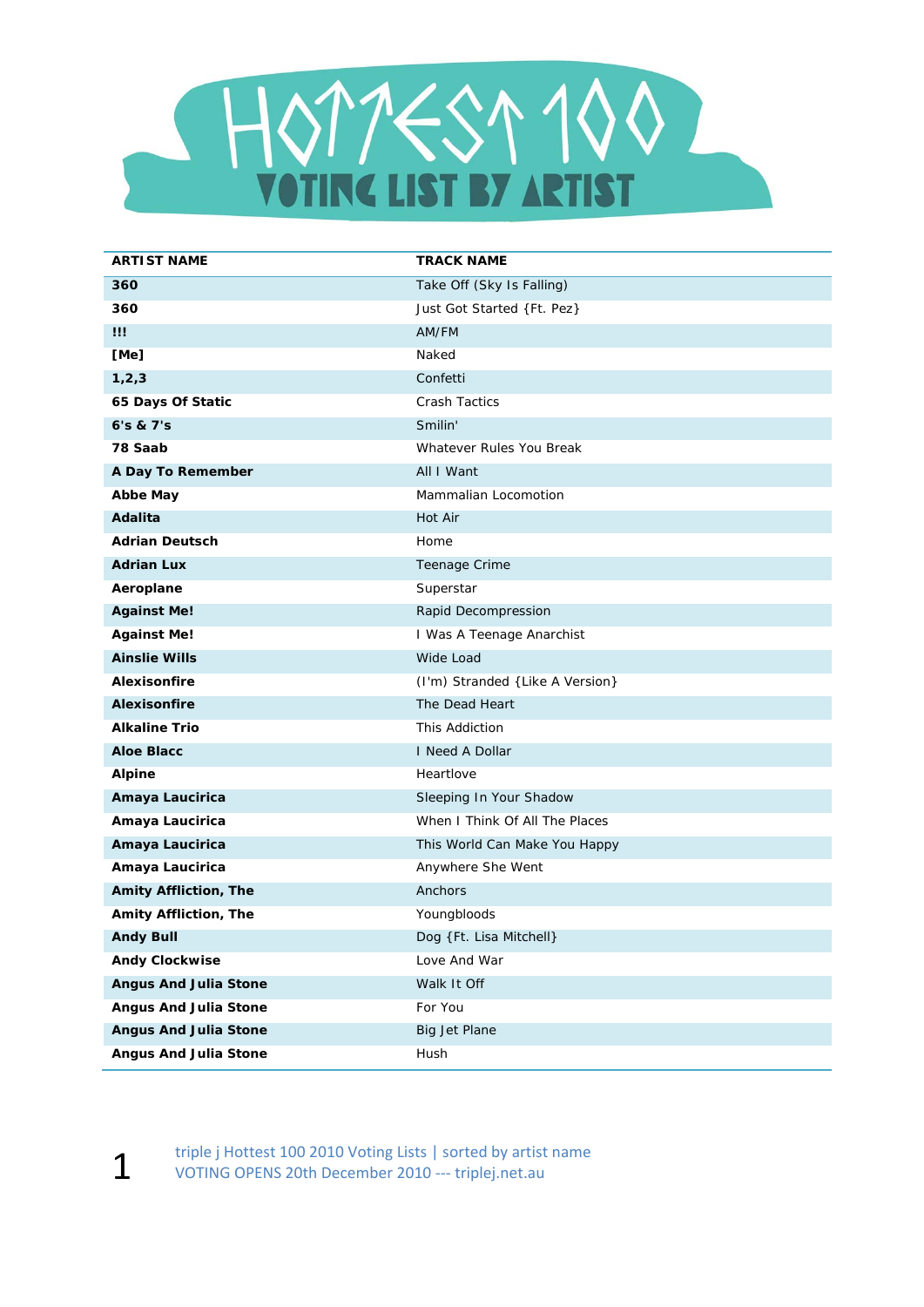

| <b>Angus And Julia Stone</b>         | Hold On                                |
|--------------------------------------|----------------------------------------|
| <b>Angus And Julia Stone</b>         | On The Road                            |
| <b>Angus And Julia Stone</b>         | <b>Black Crow</b>                      |
| <b>Arcade Fire</b>                   | Empty Room                             |
| <b>Arcade Fire</b>                   | Month Of May                           |
| <b>Arcade Fire</b>                   | We Used To Wait                        |
| <b>Arcade Fire</b>                   | Rococo                                 |
| <b>Arcade Fire</b>                   | City With No Children                  |
| <b>Arcade Fire</b>                   | Sprawl II (Mountains Beyond Mountains) |
| <b>Arcade Fire</b>                   | The Suburbs                            |
| <b>Arcade Fire</b>                   | Suburban War                           |
| <b>Arcade Fire</b>                   | Ready To Start                         |
| <b>Arcade Fire</b>                   | Modern Man                             |
| <b>Arcade Fire</b>                   | Deep Blue                              |
| <b>Archie Bronson Outfit</b>         | Hoola                                  |
| Ariel Pink's Haunted Graffiti        | Round And Round                        |
| <b>Ariel Pink's Haunted Graffiti</b> | <b>Bright Lit Blue Skies</b>           |
| Armand Van Helden & Steve Aoki       | Brrrat!                                |
| <b>Art Vs. Science</b>               | Finally See Our Way                    |
| <b>Art Vs. Science</b>               | I See Red                              |
| <b>Art Vs. Science</b>               | Magic Fountain                         |
| Art, The                             | I Wanna Know                           |
| <b>Artisan Guns</b>                  | Autumn                                 |
| <b>Ash Grunwald</b>                  | Walking                                |
| <b>Ash Grunwald</b>                  | Lady Luck                              |
| <b>Aston Shuffle, The</b>            | Your Love                              |
| <b>Aston Shuffle, The</b>            | I Wanna See You                        |
| <b>Audio Bullys</b>                  | Only Man                               |
| <b>Autokratz</b>                     | <b>Kick</b>                            |
| <b>Avenged Sevenfold</b>             | Nightmare                              |
| <b>Avey Tare</b>                     | Lucky 1                                |
| Avi Buffalo                          | What's In It For                       |
| <b>Bad Religion</b>                  | The Devil In Stitches                  |
| <b>Badly Drawn Boy</b>               | Too Many Miracles                      |
| <b>Bag Raiders</b>                   | Always                                 |

2 triple j Hottest 100 2010 Voting Lists | sorted by artist name<br>VOTING OPENS 20th December 2010 --- triplei.net.au VOTING OPENS 20th December 2010 ‐‐‐ triplej.net.au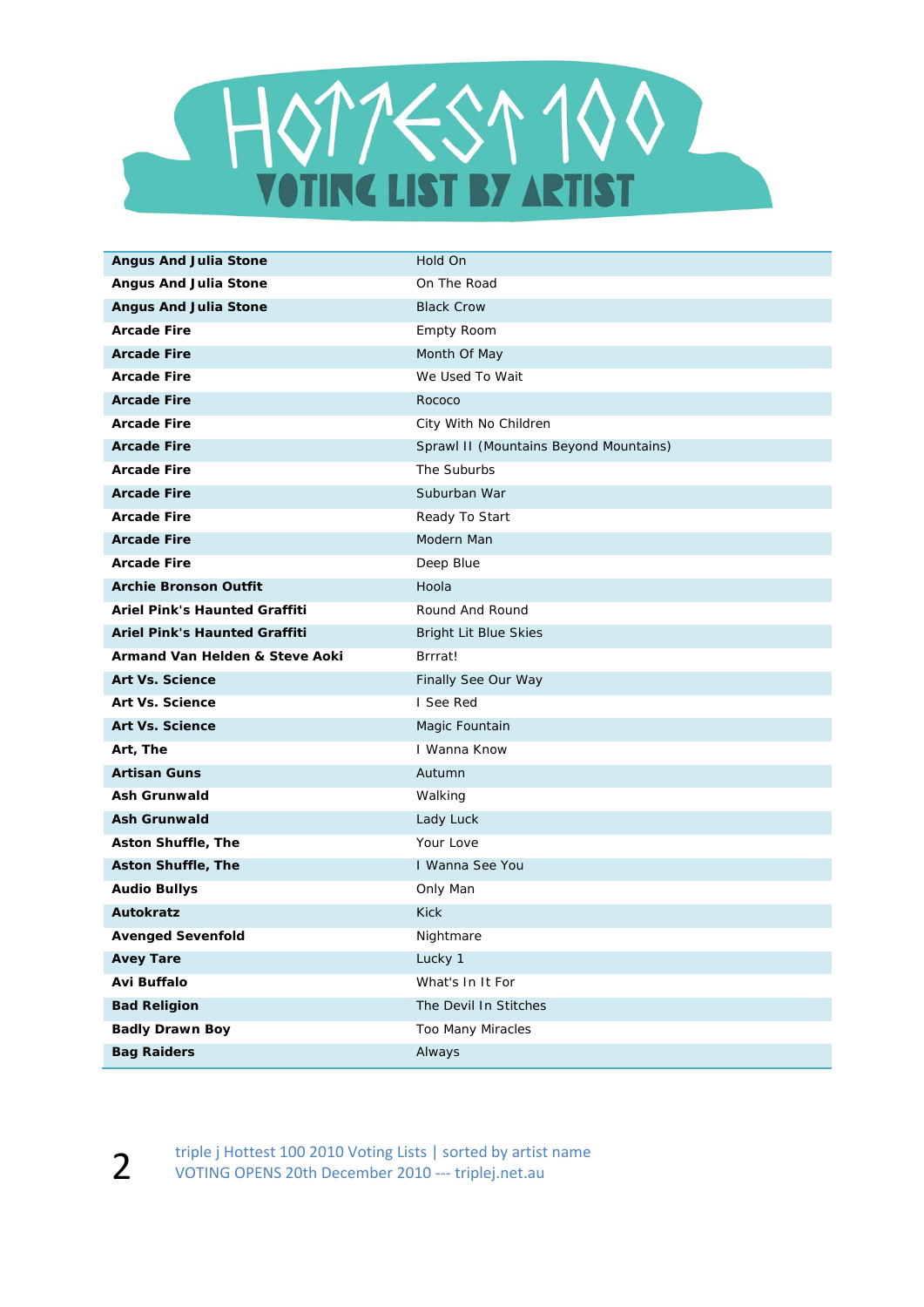

| <b>Bag Raiders</b>        | Golden Wings                      |
|---------------------------|-----------------------------------|
| <b>Bag Raiders</b>        | So Demanding                      |
| <b>Bag Raiders</b>        | Snake Charmer                     |
| <b>Bag Raiders</b>        | Gone Away                         |
| <b>Bag Raiders</b>        | Not Over                          |
| <b>Bag Raiders</b>        | Way Back Home                     |
| <b>Bag Raiders</b>        | Sunlight                          |
| <b>Ball Park Music</b>    | iFly                              |
| <b>Ball Park Music</b>    | Sad Rude Future Dude              |
| Bamboos, The              | On The Sly {Ft. Kylie Auldist}    |
| Bamboos, The              | Red Triangle                      |
| Bamboos, The              | You Ain't No Good {Ft. King Merc} |
| Bamboos, The              | Turn It Up {Ft. Lyrics Born}      |
| <b>Band Of Horses</b>     | Laredo                            |
| <b>Band Of Horses</b>     | Compliments                       |
| <b>Band Of Horses</b>     | Dilly                             |
| <b>Band Of Horses</b>     | Factory                           |
| <b>Band Of Skulls</b>     | <b>Fires</b>                      |
| <b>Band Of Skulls</b>     | Death By Diamonds And Pearls      |
| <b>Band Of Skulls</b>     | I Know What I Am                  |
| <b>Bank Holidays, The</b> | Save Silence                      |
| <b>Barb</b>               | Leo                               |
| <b>Basement Birds</b>     | My People { Like A Version}       |
| <b>Basement Birds</b>     | <b>Bus Stop</b>                   |
| <b>Basement Birds</b>     | Skin Of The Sky                   |
| <b>Basement Birds</b>     | Waiting For You                   |
| <b>Basement Birds</b>     | Not The One                       |
| Basics, The               | Wait For You                      |
| <b>Beach House</b>        | 10 Mile Stereo                    |
| <b>Beach House</b>        | Norway                            |
| <b>Beach House</b>        | Walk In The Park                  |
| <b>Beady Eye</b>          | <b>Bring The Light</b>            |
| Bear In Heaven            | Lovesick Teenagers                |
| Bearhug                   | Grapefruit                        |
| <b>Beautiful Girls</b>    | 10:10                             |

Example j Hottest 100 2010 Voting Lists | sorted by artist name<br>VOTING OPENS 20th December 2010 --- triplej.net.au VOTING OPENS 20th December 2010 ‐‐‐ triplej.net.au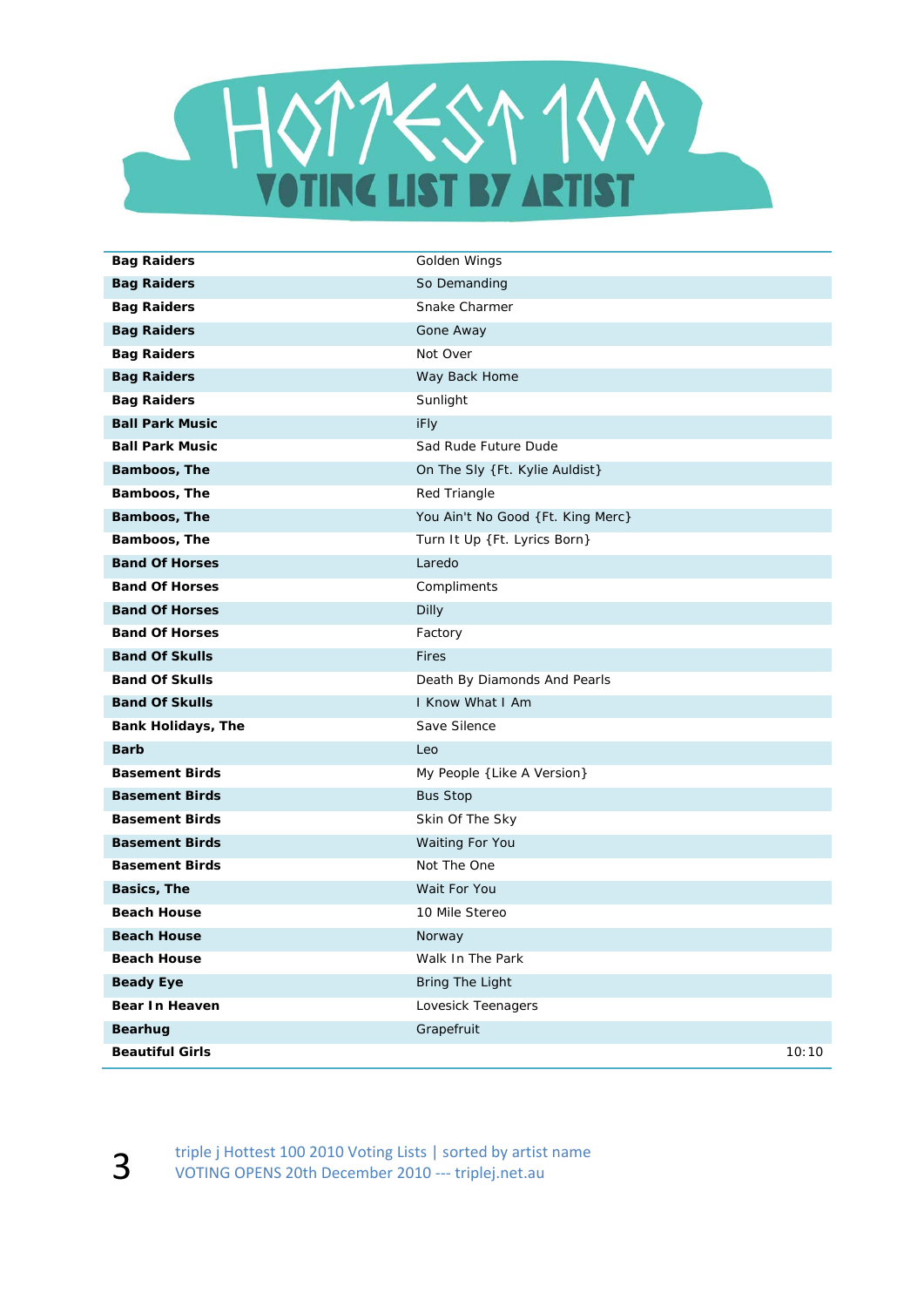

| <b>Beautiful Girls</b>       | Don't Wait                                                 |
|------------------------------|------------------------------------------------------------|
| <b>Beautiful Girls</b>       | My Mind Is An Echo Chamber                                 |
| Bedroom Philosopher, The     | Northcote (So Hungover)                                    |
| Bees, The                    | I Really Need Love                                         |
| <b>Belle &amp; Sebastian</b> | Write About Love                                           |
| <b>Belles Will Ring</b>      | Come North With Me Baby, Wow                               |
| Ben Folds/Nick Hornby        | From Above                                                 |
| Ben Folds/Nick Hornby        | Levi Johnston's Blues                                      |
| <b>Bertie Blackman</b>       | Peek-A-Boo                                                 |
| <b>Besnard Lakes, The</b>    | And This Is What We Call Progress                          |
| <b>Best Coast</b>            | Crazy For You                                              |
| <b>Best Coast</b>            | Boyfriend                                                  |
| <b>Best Coast</b>            | When I'm With You                                          |
| <b>Big Boi</b>               | Daddy Fat Sax                                              |
| <b>Big Boi</b>               | You Ain't No DJ {Ft. Yelawolf}                             |
| <b>Big Boi</b>               | Follow Us {Ft. Vonnegutt}                                  |
| <b>Big Boi</b>               | Fo Yo Sorrows { Ft. George Clinton, Too Short & Sam Chris} |
| <b>Big Boi</b>               | Turns Me On {Ft. Sleepy Brown & Joi}                       |
| <b>Big Boi</b>               | Shutterbugg {Ft. Cutty}                                    |
| <b>Big Scary</b>             | Autumn                                                     |
| <b>Big Scary</b>             | Tuesday Is Rent Day                                        |
| <b>Big Scary</b>             | <b>Falling Away</b>                                        |
| Bird & The Bee, The          | Private Eyes                                               |
| <b>Birds Of Tokyo</b>        | Circles                                                    |
| <b>Birds Of Tokyo</b>        | Waiting For The Wolves                                     |
| <b>Birds Of Tokyo</b>        | Murmurs                                                    |
| <b>Birds Of Tokyo</b>        | In The Veins Of Death Valley                               |
| <b>Birds Of Tokyo</b>        | The Gap                                                    |
| <b>Birds Of Tokyo</b>        | Dark Side Of Love                                          |
| <b>Birds Of Tokyo</b>        | Plans                                                      |
| <b>Birds Of Tokyo</b>        | The Saddest Thing I Know                                   |
| <b>Birds Of Tokyo</b>        | Wild At Heart                                              |
| <b>Black Keys, The</b>       | Howlin' For You                                            |
| <b>Black Keys, The</b>       | Tighten Up                                                 |
| <b>Black Mountain</b>        | The Hair Song                                              |

triple j Hottest 100 2010 Voting Lists | sorted by artist name<br>VOTING OPENS 20th December 2010 --- triplei.net.au VOTING OPENS 20th December 2010 ‐‐‐ triplej.net.au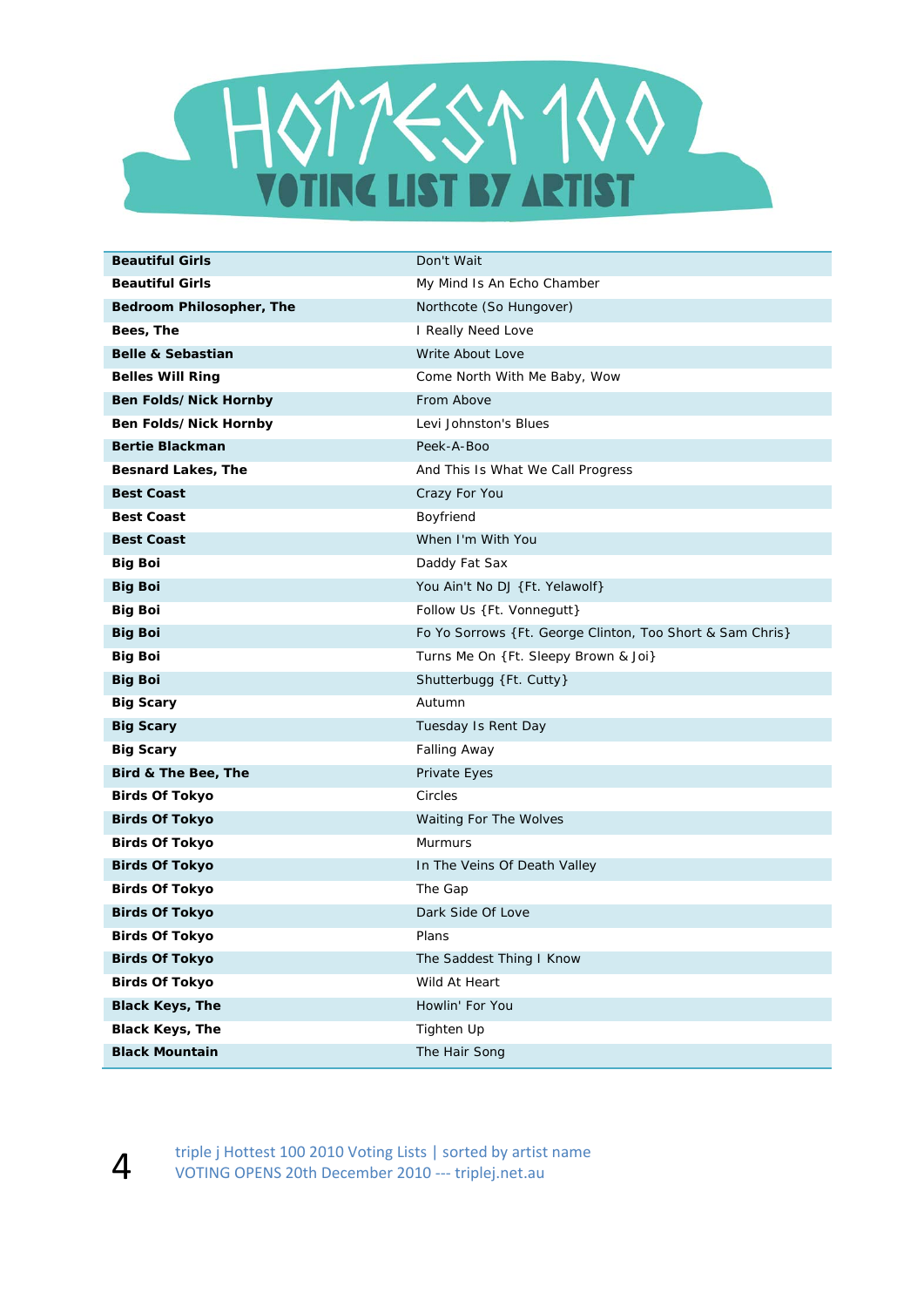

| <b>Black Mountain</b>                   | Rollercoaster                                    |
|-----------------------------------------|--------------------------------------------------|
| <b>Black Rebel Motorcycle Club</b>      | Beat The Devil's Tattoo                          |
| <b>Blackstone Band</b>                  | Ngura Blackstoneta                               |
| <b>Bleeding Knees Club</b>              | <b>Bad Guys</b>                                  |
| <b>Bleeding Knees Club</b>              | Have Fun                                         |
| <b>Bliss N Eso</b>                      | Children Of The Night                            |
| <b>Bliss N Eso</b>                      | Family Affair                                    |
| <b>Bliss N Eso</b>                      | Art House Audio                                  |
| <b>Bliss N Eso</b>                      | Addicted                                         |
| <b>Bliss N Eso</b>                      | Late One Night                                   |
| <b>Bliss N Eso</b>                      | Flying Through The City                          |
| <b>Bliss N Eso</b>                      | Where The Wild Things Are {Ft. Mind Over Matter} |
| <b>Bliss N Eso</b>                      | Moses Twist                                      |
| <b>Bliss N Eso</b>                      | Down By The River                                |
| <b>Bliss N Eso</b>                      | Reflections                                      |
| <b>Blitzen Trapper</b>                  | Heaven & Earth                                   |
| <b>Blonde Redhead</b>                   | <b>Here Sometimes</b>                            |
| <b>Blood Red Shoes</b>                  | Light It Up                                      |
| <b>Bloody Beetroots, The</b>            | Domino                                           |
| <b>Bloody Beetroots, The/Steve Aoki</b> | New Noise {Ft. Refused}                          |
| <b>Blud</b>                             | Sarah Is For Lovers                              |
| <b>Blue King Brown</b>                  | Never Fade Away                                  |
| <b>Blue King Brown</b>                  | Women's Revolution                               |
| <b>Bluejuice</b>                        | Work                                             |
| <b>Blur</b>                             | Fool's Day                                       |
| <b>Boat People, The</b>                 | Bulletproof {Like A Version}                     |
| Boat People, The                        | Damn Defensive                                   |
| <b>Boat People, The</b>                 | Soporific                                        |
| Bonjah                                  | Something We Should Know                         |
| Books, The                              | <b>Beautiful People</b>                          |
| <b>Boomgates</b>                        | Bright Idea                                      |
| <b>Born Ruffians</b>                    | What To Say                                      |
| Botanics, The                           | What The Deal Is                                 |
| Boy & Bear                              | Rabbit Song                                      |
| Boy & Bear                              | Fall At Your Feet                                |

triple j Hottest 100 2010 Voting Lists | sorted by artist name<br>VOTING OPENS 20th December 2010 --- triplej.net.au VOTING OPENS 20th December 2010 ‐‐‐ triplej.net.au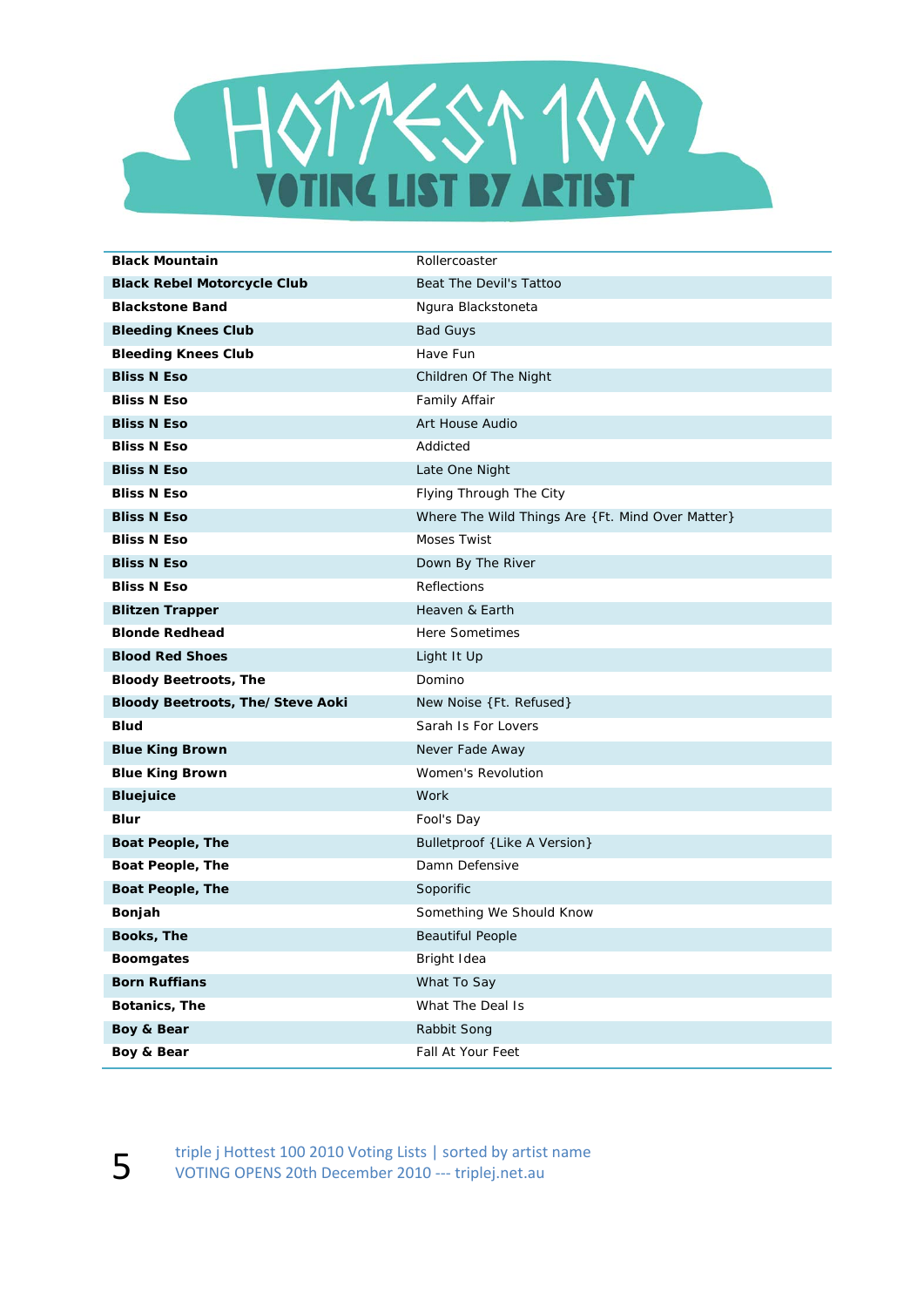

| <b>Boy In A Box</b>            | Moon Comes Up                   |
|--------------------------------|---------------------------------|
| <b>Brandon Flowers</b>         | Crossfire                       |
| <b>Breakbot</b>                | Baby I'm Yours {Ft. Irfane}     |
| <b>Bridezilla</b>              | Hey Girl                        |
| <b>Briggs</b>                  | The Wrong Brother               |
| <b>Bring Me The Horizon</b>    | It Never Ends                   |
| <b>British India</b>           | <b>Beneath The Satellites</b>   |
| <b>British India</b>           | Avalanche                       |
| <b>Broken Bells</b>            | Vaporize                        |
| <b>Broken Bells</b>            | Your Head Is On Fire            |
| <b>Broken Bells</b>            | The Ghost Inside                |
| <b>Broken Bells</b>            | The High Road                   |
| <b>Broken Social Scene</b>     | Forced To Love                  |
| Buck 65                        | Paper Airplane {Ft. Jenn Grant} |
| <b>Bullet For My Valentine</b> | The Last Fight                  |
| <b>Busby Marou</b>             | <b>Underlying Message</b>       |
| <b>Busby Marou</b>             | Better Be Home Soon             |
| <b>Butcher Birds</b>           | <b>Millions</b>                 |
| Cabins                         | Catcher In The Rye              |
| Cabins                         | Mary                            |
| <b>Calling All Cars</b>        | Run Away                        |
| <b>Calling All Cars</b>        | Disconnect                      |
| Cameras                        | Kreuzberg                       |
| Canyons                        | My Rescue                       |
| Caribou                        | Odessa                          |
| Caribou                        | Leave House                     |
| Casiokids                      | Finn Bikkjen!                   |
| Casiokids                      | Fot I Hose                      |
| Cassian                        | Friday Night                    |
| Cassius                        | I Love U So                     |
| Cat Empire, The                | Feeling's Gone                  |
| Cat Empire, The                | Falling                         |
| Catcall                        | Swimming Pool                   |
| Cate Le Bon                    | Hollow Trees House Hounds       |
| Cee Lo Green                   | Fuck You!                       |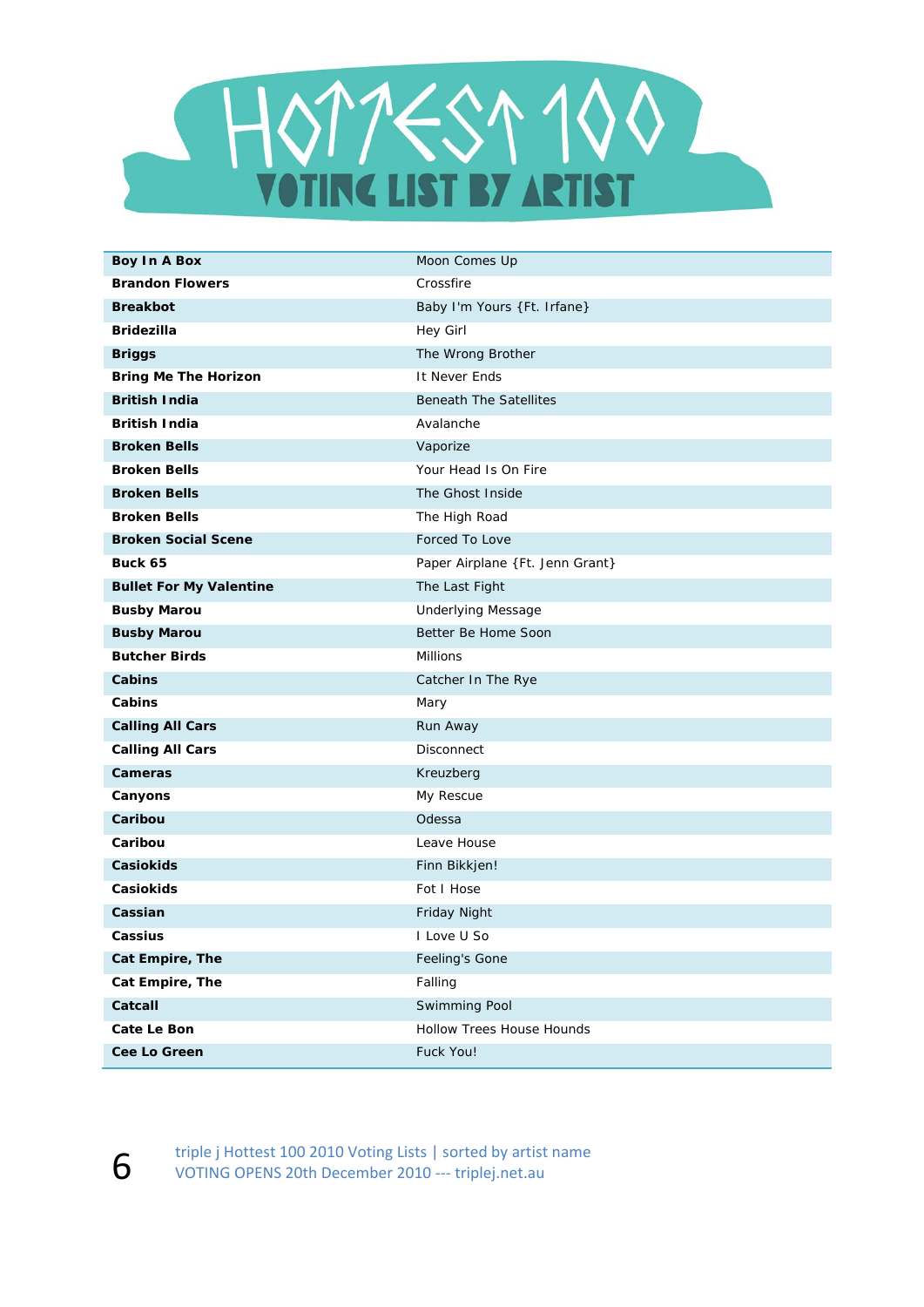

| <b>Cee Lo Green</b>                       | Bright Lights Bigger City                   |
|-------------------------------------------|---------------------------------------------|
| ceo                                       | Come With Me                                |
| Chappo                                    | Come Home                                   |
| <b>Chase &amp; Status</b>                 | End Credits {Ft. Plan B}                    |
| <b>Chemical Brothers, The</b>             | <b>Horse Power</b>                          |
| <b>Chemical Brothers, The</b>             | Wonders Of The Deep                         |
| <b>Chemical Brothers, The</b>             | $K+D+B$                                     |
| <b>Chemical Brothers, The</b>             | <b>Escape Velocity</b>                      |
| <b>Chemical Brothers, The</b>             | Dissolve                                    |
| <b>Chemical Brothers, The</b>             | Swoon                                       |
| <b>Chemical Brothers, The</b>             | Another World                               |
| Chemist, The                              | End Of July                                 |
| Chemist, The                              | Lullaby #1 (Mercy)                          |
| <b>Chiddy Bang</b>                        | Truth                                       |
| <b>Chiddy Bang</b>                        | Opposite Of Adults                          |
| <b>Chief</b>                              | <b>Breaking Walls</b>                       |
| <b>Children Collide</b>                   | Jellylegs                                   |
| <b>Children Collide</b>                   | <b>Fashion Fits</b>                         |
| <b>Children Collide</b>                   | Loveless                                    |
| <b>Children Collide</b>                   | Complacency No Vacancy                      |
| <b>Children Collide</b>                   | My Eagle                                    |
| <b>Chris Cheney</b>                       | Distant Sun                                 |
| Chromeo                                   | Don't Turn The Lights                       |
| <b>Circle Pit</b>                         | <b>Another Trick</b>                        |
| <b>City Riots</b>                         | She Never Wants To Dance                    |
| <b>Clare Bowditch &amp; The New Slang</b> | Bigger Than The Money                       |
| Clare Bowditch & The New Slang            | Modern Day Addiction                        |
| <b>Class A</b>                            | Get The Money                               |
| Clock Opera                               | Once And For All                            |
| <b>Cloud Control</b>                      | Meditation Song #2 (Why, Oh Why)            |
| <b>Cloud Control</b>                      | This Is What I Said                         |
| <b>Cloud Control</b>                      | <b>Ghost Story</b>                          |
| <b>Cloud Control</b>                      | The Rolling Stones                          |
| <b>Cloud Control</b>                      | There's Nothing In The Water We Can't Fight |
| <b>Cold War Kids</b>                      | Audience                                    |

Triple j Hottest 100 2010 Voting Lists | sorted by artist name<br>VOTING OPENS 20th December 2010 --- triplei.net.au VOTING OPENS 20th December 2010 ‐‐‐ triplej.net.au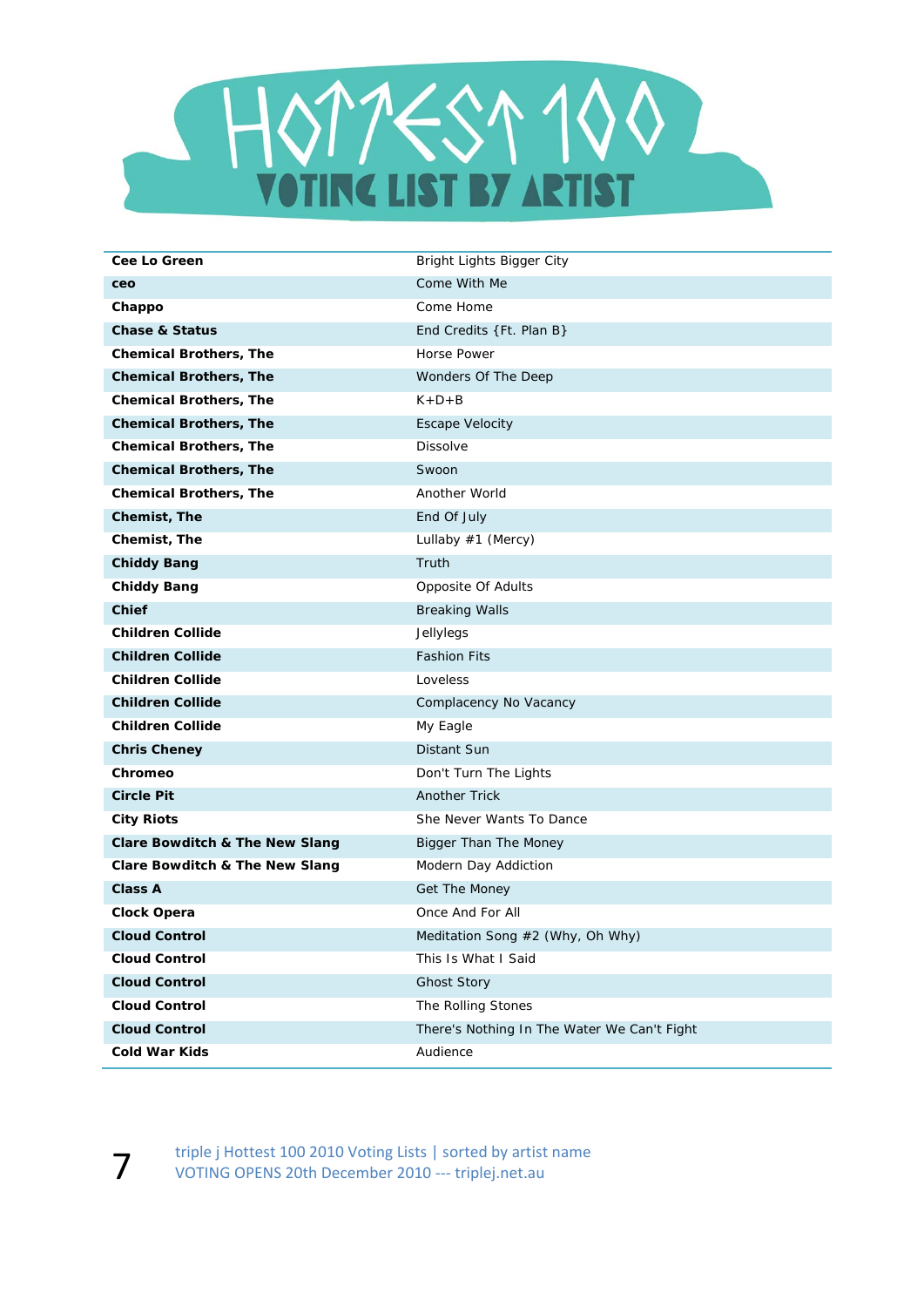

| <b>Cold War Kids</b>         | Louder Than Ever               |
|------------------------------|--------------------------------|
| <b>Comic Sans</b>            | Nani                           |
| Congorock                    | Babylon                        |
| Convaire                     | Gate Track                     |
| Convaire                     | <b>First Base</b>              |
| Coral, The                   | 1000 Years                     |
| Count & Sinden, The          | <b>Strange Things</b>          |
| Count & Sinden, The          | After Dark {Ft. Mystery Jets}  |
| <b>Crash The Curb</b>        | Don't Lock You Elbows          |
| <b>Crocodiles</b>            | Sleep Forever                  |
| <b>Crookers</b>              | Remedy {Ft. Milke Snow}        |
| <b>Crystal Castles</b>       | Empathy                        |
| <b>Crystal Castles</b>       | Suffocation                    |
| <b>Crystal Castles</b>       | Pap Smear                      |
| <b>Crystal Castles</b>       | Vietnam                        |
| <b>Crystal Castles</b>       | Year Of Silence                |
| <b>Crystal Castles</b>       | Baptism                        |
| <b>Crystal Castles</b>       | Celestica                      |
| <b>Crystal Castles</b>       | Not In Love {Ft. Robert Smith} |
| <b>Crystal Fighters</b>      | Follow                         |
| <b>Cults</b>                 | Oh My God                      |
| <b>Custom Kings</b>          | Sunday                         |
| <b>Cut Copy</b>              | Where I'm Going                |
| <b>Cut Copy</b>              | Take Me Over                   |
| <b>Cypress Hill</b>          | Rise Up {Ft. Tom Morello}      |
| Daft Punk                    | The Game Has Changed           |
| Daft Punk                    | End Of Line                    |
| Daft Punk                    | Derezzed                       |
| <b>Daft Punk</b>             | Tron Legacy (End Titles)       |
| Damian "Jr. Gong" Marley/Nas | As We Enter                    |
| Damian "Jr. Gong" Marley/Nas | Nah Mean                       |
| Damned Things, The           | We've Got A Situation Here     |
| Dan Black                    | Symphonies {Ft. Kid Cudi}      |
| Dan Black                    | $U + Me =$                     |
| Dan Kelly                    | Hold On, I'm Coming On         |

triple j Hottest 100 2010 Voting Lists | sorted by artist name<br>VOTING OPENS 20th December 2010 --- triplei.net.au VOTING OPENS 20th December 2010 ‐‐‐ triplej.net.au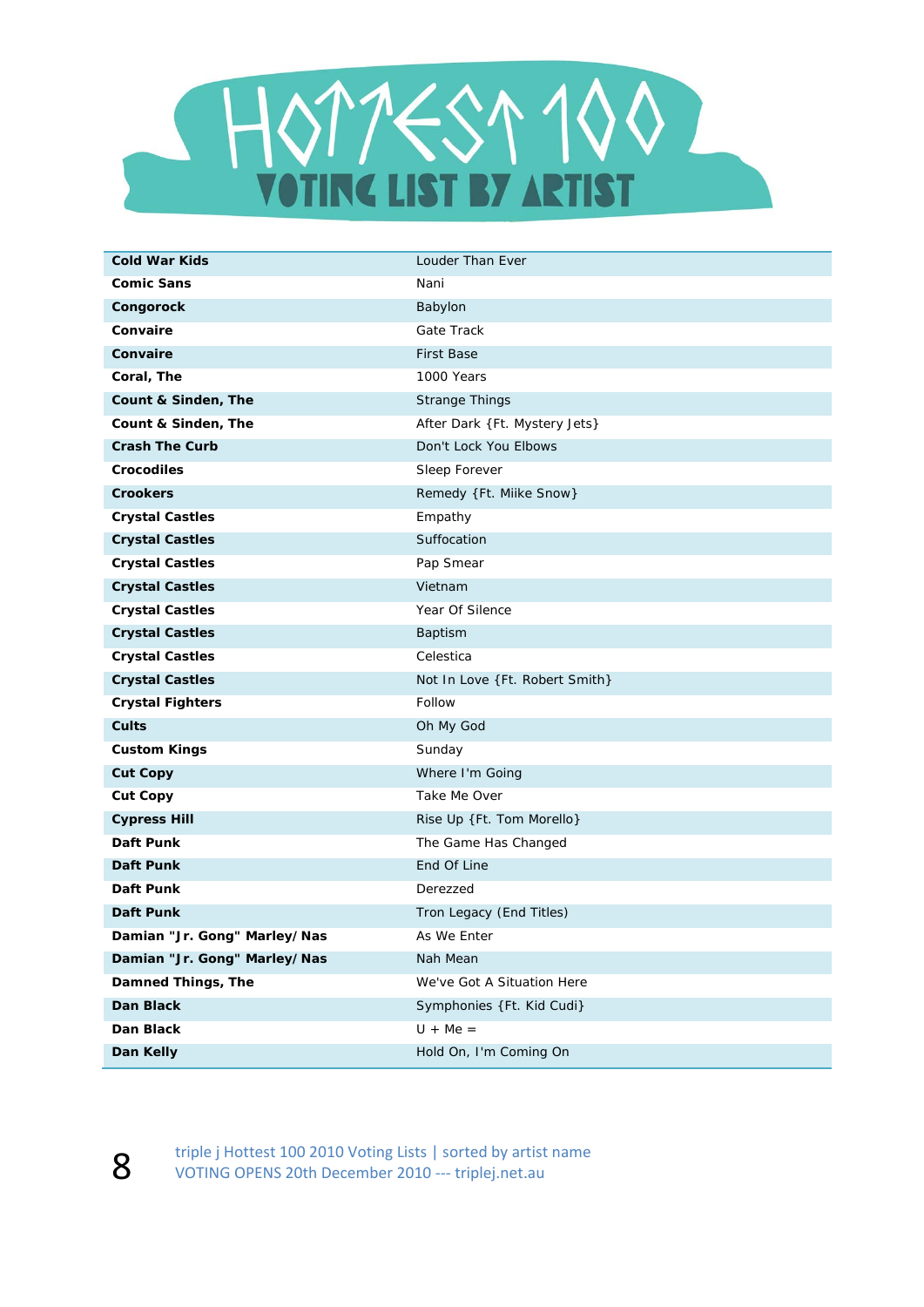

| Dan Kelly                 | Bindi Irwin Apocalypse Jam                    |
|---------------------------|-----------------------------------------------|
| Dan Kelly                 | Dan Kelly's Dream                             |
| <b>Dan Parsons</b>        | Firestarter                                   |
| <b>Dandy Warhols</b>      | This Is The Tide                              |
| <b>Daniel Lee Kendall</b> | Lost In The Moment                            |
| Danny Byrd                | Ill Behaviour {Ft. I-Kay}                     |
| <b>Darren Hanlon</b>      | Together In Electric Dreams { Like A Version} |
| <b>Darren Hanlon</b>      | <b>All These Things</b>                       |
| <b>Darwin Deez</b>        | Constellations                                |
| <b>Darwin Deez</b>        | Radar Detector                                |
| Das Racist                | I'm Up On That {Ft. Homeboy Sandman}          |
| David Lynch               | Good Day Today                                |
| <b>Dead Letter Chorus</b> | Run, Wild                                     |
| <b>Dead Letter Circus</b> | <b>Big</b>                                    |
| <b>Dead Letter Circus</b> | One Step                                      |
| Dead Weather, The         | <b>Blue Blood Blues</b>                       |
| Dead Weather, The         | The Difference Between Us                     |
| Dead Weather, The         | <b>Hustle And Cuss</b>                        |
| Dead Weather, The         | Gasoline                                      |
| Dead Weather, The         | Die By The Drop                               |
| Deadmau5                  | Sofi Needs A Ladder                           |
| Deadmau5/Wolfgang Gartner | Animal Rights                                 |
| Deekline/Tim Healey       | The Mexican                                   |
| Deep Sea Arcade           | Keep On Walking                               |
| Deerhunter                | Helicopter                                    |
| <b>Deerhunter</b>         | Coronado                                      |
| Deerhunter                | Desire Lines                                  |
| <b>Deerhunter</b>         | Revival                                       |
| Deerhunter                | Don't Cry                                     |
| <b>Deftones</b>           | Diamond Eyes                                  |
| Delorean                  | Simple Graces                                 |
| Delorean                  | Seasun                                        |
| <b>Delphic</b>            | Doubt                                         |
| <b>Delphic</b>            | Halcyon                                       |
| Delta Spirit, The         | <b>Bushwick Blues</b>                         |

Supering triple j Hottest 100 2010 Voting Lists | sorted by artist name<br>VOTING OPENS 20th December 2010 --- triplej.net.au VOTING OPENS 20th December 2010 ‐‐‐ triplej.net.au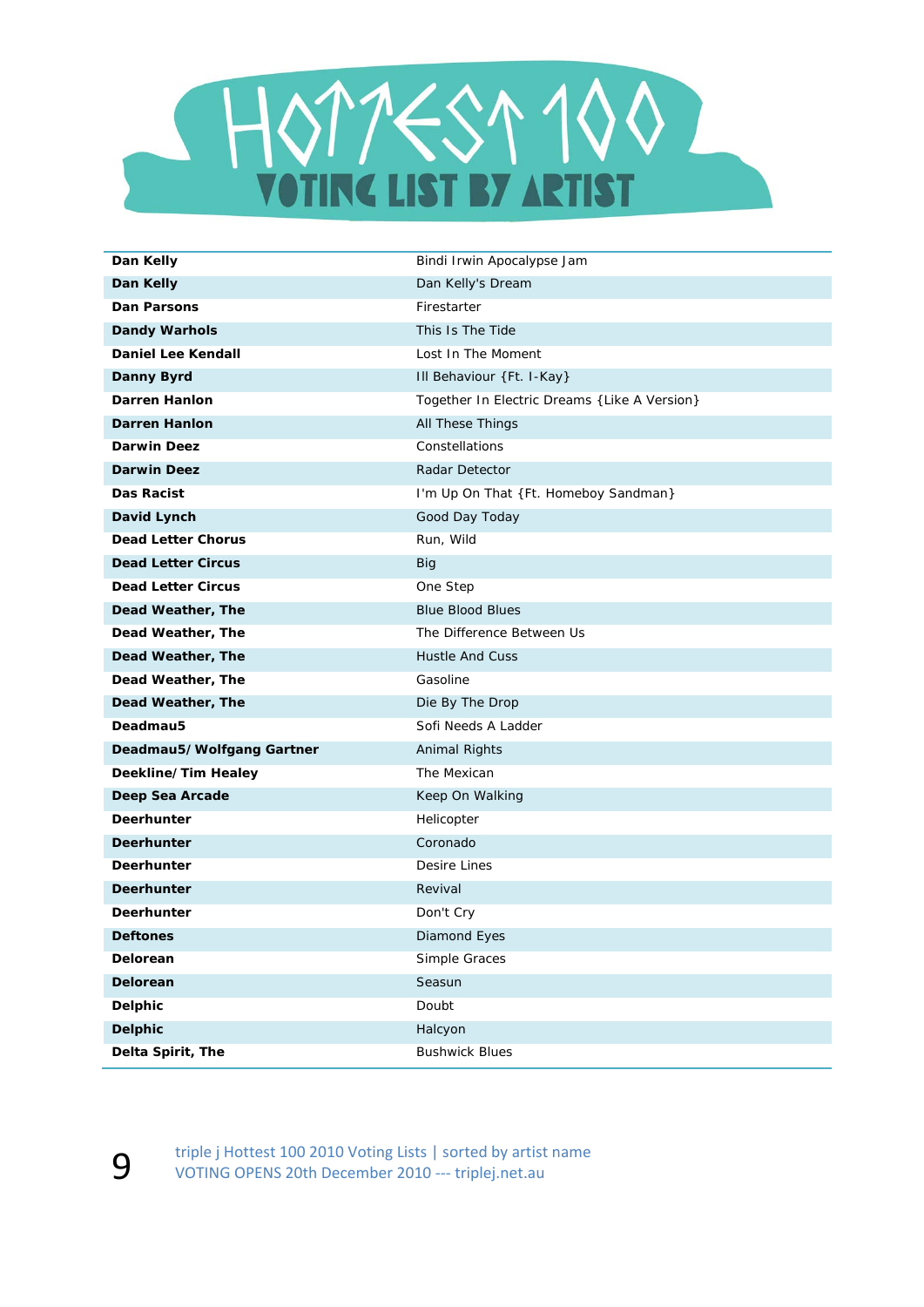

| <b>Dereb The Ambassador</b>  | Etu Gela                    |
|------------------------------|-----------------------------|
| <b>Dialectrix</b>            | Whut!                       |
| <b>Dialectrix</b>            | Pieces Of A Puzzle          |
| Dick Diver                   | Purgatory                   |
| Die Antwoord                 | Evil Boy                    |
| Die Antwoord                 | Enter The Ninja             |
| Die! Die! Die!               | Howye                       |
| Die! Die! Die!               | We Built Our Own Oppressors |
| Digitalism                   | <b>Blitz</b>                |
| <b>Dillinger Escape Plan</b> | Farewell, Mona Lisa         |
| <b>Dillinger Escape Plan</b> | Widower                     |
| <b>Direct Influence</b>      | Final Word                  |
| <b>Disturbed</b>             | Another Way To Die          |
| <b>Dizzee Rascal</b>         | Dirtee Disco                |
| Djanimals                    | Fox                         |
| Djanimals                    | Nightshift In Blue          |
| Dog Is Dead                  | Young                       |
| Dom                          | Living In America           |
| <b>Doves</b>                 | Andalucia                   |
| Dr Dog                       | Shadow People               |
| Dr. Don-Don                  | King Of The Stars           |
| <b>Drapht</b>                | Rapunzel                    |
| <b>Drawn From Bees</b>       | Stand Against The Storm     |
| Drums, The                   | <b>Best Friend</b>          |
| Drums, The                   | We Tried                    |
| Drums, The                   | <b>Book Of Stories</b>      |
| Drums, The                   | Skippin Town                |
| Drums, The                   | Saddest Summer              |
| Drums, The                   | Me & The Moon               |
| Drums, The                   | Down By The Water           |
| Drums, The                   | Forever And Ever Amen       |
| <b>Duck Sauce</b>            | Barbara Streisand           |
| Dum Dum Girls                | Jail La La                  |
| Eagle & The Worm             | All I Know                  |
| Eagle & The Worm             | Futureman                   |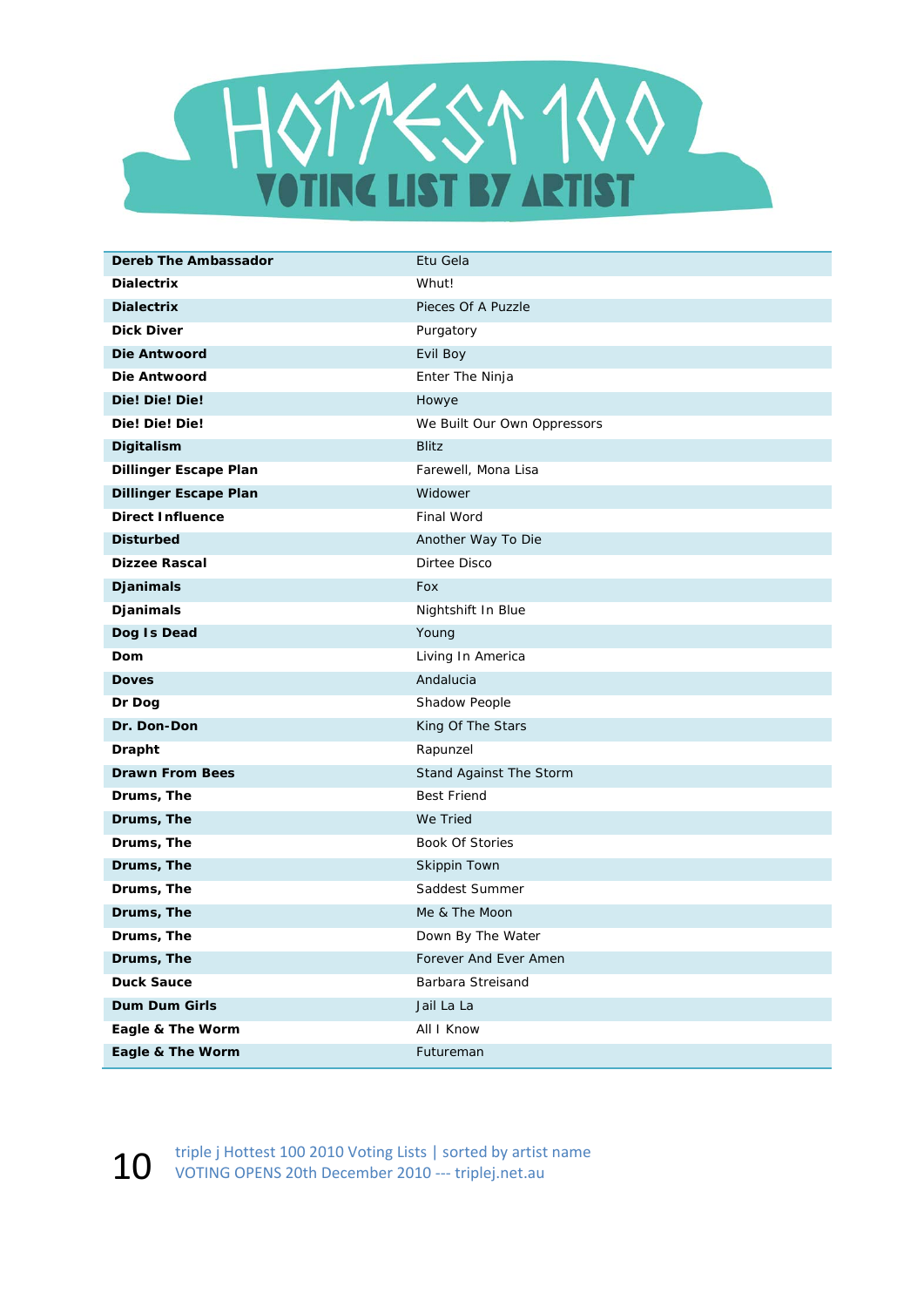

| <b>Ebony Bones</b>                            | W.A.R.R.I.O.R.               |
|-----------------------------------------------|------------------------------|
| <b>Eddy Current Suppression Ring</b>          | I Can Be A Jerk              |
| <b>Eddy Current Suppression Ring</b>          | Gentleman                    |
| <b>Eddy Current Suppression Ring</b>          | Isn't It Nice                |
| <b>Eddy Current Suppression Ring</b>          | Second Guessing              |
| <b>Eddy Current Suppression Ring</b>          | <b>Burn</b>                  |
| <b>Eddy Current Suppression Ring</b>          | I Got A Feeling              |
| <b>Eddy Current Suppression Ring</b>          | Anxiety                      |
| <b>Edward Sharpe &amp; The Magnetic Zeros</b> | 40 Day Dream                 |
| <b>Edwyn Collins</b>                          | In Your Eyes {Ft. The Drums} |
| Eels                                          | Spectacular Girl             |
| Eels                                          | Little Bird                  |
| Egg Zagar                                     | Hoggscht                     |
| <b>El Guincho</b>                             | Bombay                       |
| <b>Emperors</b>                               | <b>Favourite Colours</b>     |
| <b>Emperors</b>                               | Andrew                       |
| <b>Ernest Ellis</b>                           | Want For Anything            |
| <b>Ernest Ellis</b>                           | Loveless                     |
| <b>Ernest Ellis</b>                           | Pulse                        |
| <b>Evil Eddie</b>                             | Queensland                   |
| Example                                       | Watch The Sun Come Up        |
| Example                                       | <b>Kickstarts</b>            |
| <b>Faithless</b>                              | Not Going Home               |
| Fall, The                                     | Bury                         |
| Familjen                                      | Nar Planeterna Stannat       |
| Fatcocks, The                                 | Corgi Scum                   |
| <b>Faux Pas</b>                               | Silver Line                  |
| <b>Faux Pas</b>                               | Dawson Mode                  |
| <b>Felicity Groom</b>                         | Finders & Keepers            |
| <b>Felicity Groom</b>                         | <b>Trophy Talk</b>           |
| Fenech-Soler                                  | Lies                         |
| <b>Fenech-Soler</b>                           | Stop & Stare                 |
| <b>Field Music</b>                            | Them That Do Nothing         |
| <b>Fionn Regan</b>                            | <b>Protection Racket</b>     |
| Fire! Santa Rosa, Fire!                       | Little Cowboys, Bad Hombres  |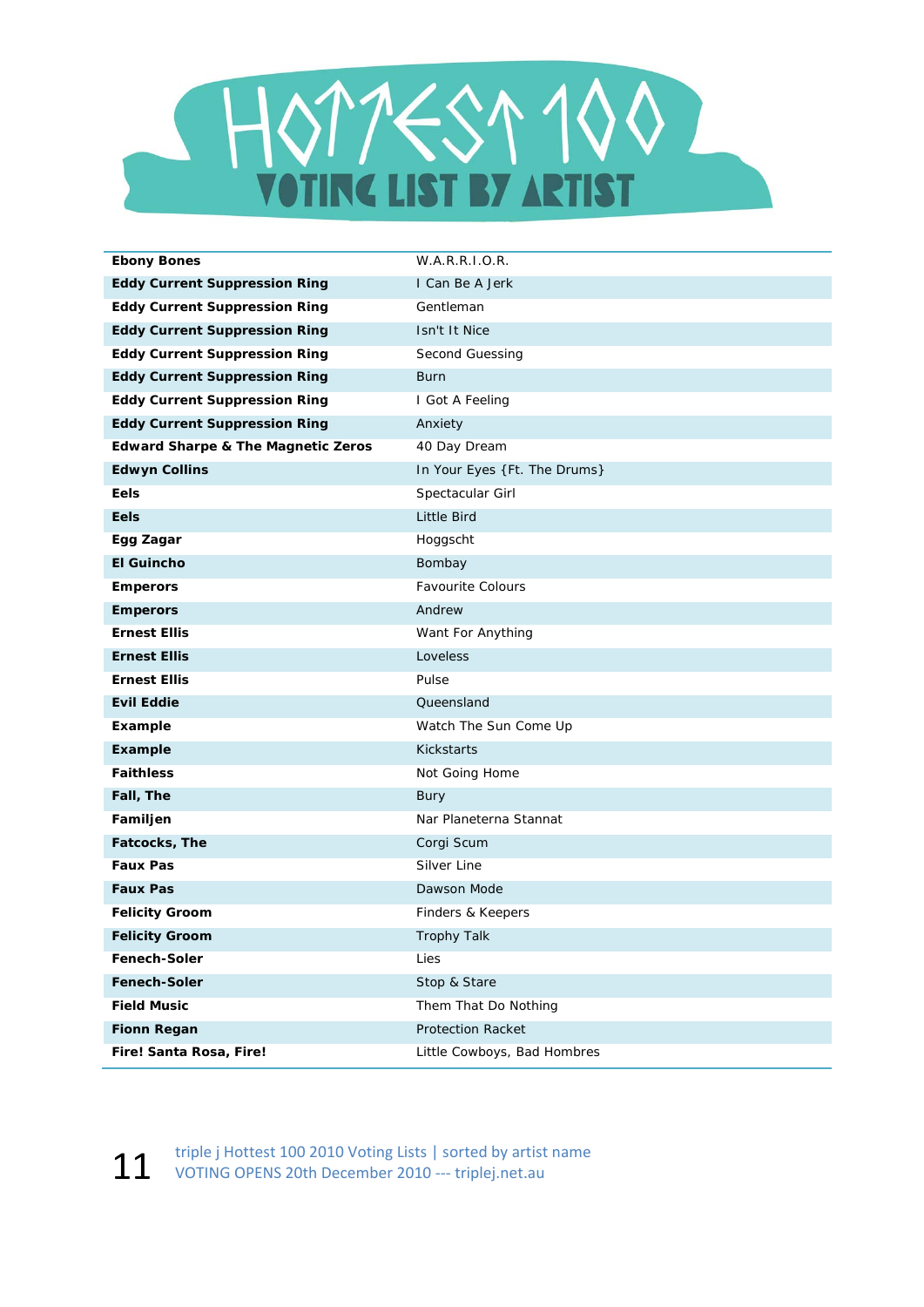

| <b>First Aid Kit</b>                 | When I Grown Up { Like A Version}        |
|--------------------------------------|------------------------------------------|
| <b>First Aid Kit</b>                 | Hard Believer                            |
| <b>Fisherking</b>                    | Start Again                              |
| <b>Fishing</b>                       | Oooo                                     |
| <b>Fistful Of Mercy</b>              | <b>Fistful Of Mercy</b>                  |
| <b>Flight Facilities</b>             | Crave You {Ft. Giselle}                  |
| Florence & The Machine/Dizzee Rascal | You've Got The Dirtee Love { Live}       |
| <b>Flying Lotus</b>                  | Do The Astral Plane                      |
| <b>Foals</b>                         | Spanish Sahara                           |
| <b>Foals</b>                         | <b>Total Life Forever</b>                |
| <b>Foals</b>                         | This Orient                              |
| <b>Foals</b>                         | Miami                                    |
| <b>Foster The People</b>             | Pumped Up Kicks                          |
| <b>Four Tet</b>                      | Sing                                     |
| <b>Free Energy</b>                   | Free Energy                              |
| <b>Freelance Whales</b>              | Generator 2nd Floor                      |
| <b>Frightened Rabbit</b>             | Swim Until You Can't See Land            |
| Frowning Clouds, The                 | Lovin' You                               |
| <b>Funeral Party</b>                 | Finale                                   |
| <b>Funeral Party</b>                 | New York City Moves To The Sound Of L.A. |
| <b>Fyfe Dangerfield</b>              | When You Walk In The Room                |
| <b>Gareth Liddiard</b>               | Blondin' Makes An Omelette               |
| <b>Gareth Liddiard</b>               | The Collaborator                         |
| <b>Gaslight Anthem, The</b>          | The Queen Of Lower Chelsea               |
| <b>Gaslight Anthem, The</b>          | American Slang                           |
| <b>Gaslight Anthem, The</b>          | Orphans                                  |
| <b>Gaslight Anthem, The</b>          | Bring It On                              |
| <b>Gaslight Anthem, The</b>          | The Diamond Church Street Choir          |
| <b>Gaslight Anthem, The</b>          | Stay Lucky                               |
| Gayngs                               | The Gaudy Side Of Town                   |
| Get Cape. Wear Cape. Fly.            | Collapsing Cities {Ft. Shy FX}           |
| <b>Ghost Hotel, The</b>              | She Said, She Said                       |
| Ghostwood                            | Sunset Mirage                            |
| Ghoul                                | 3Mark                                    |
| Gin Club, The                        | Pennies                                  |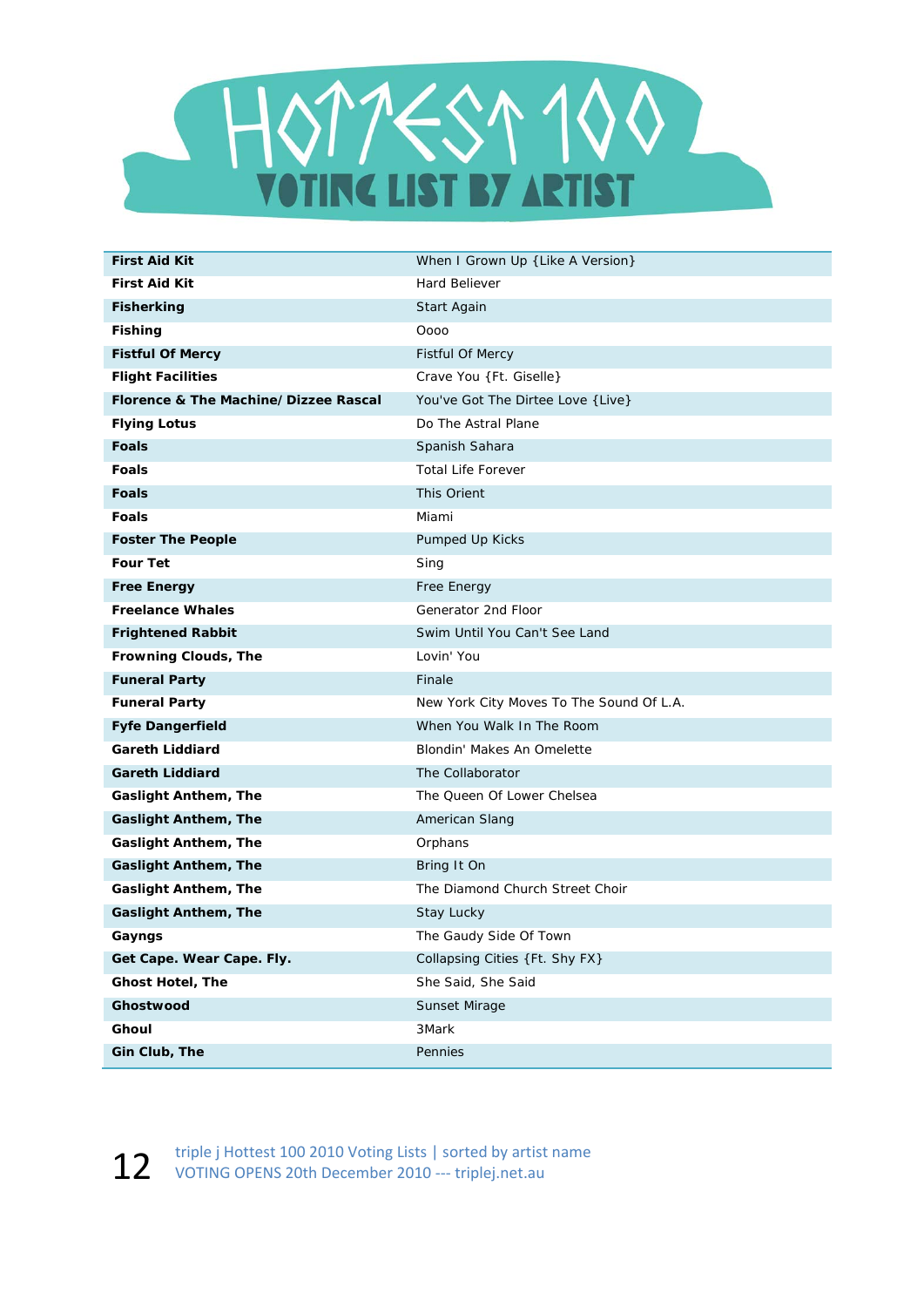

| <b>Girl Talk</b>       | Down For The Count                                                                            |
|------------------------|-----------------------------------------------------------------------------------------------|
| <b>Girl Talk</b>       | <b>Steady Shock</b>                                                                           |
| Girls                  | Heartbreaker                                                                                  |
| <b>Glass Towers</b>    | Castles                                                                                       |
| Glasser                | Home                                                                                          |
| <b>Glenn Richards</b>  | Long Pigs                                                                                     |
| <b>Glenn Richards</b>  | Torpor & Spleen                                                                               |
| Go! Team, The          | Buy Nothing Day                                                                               |
| <b>Gold Fields</b>     | Treehouse                                                                                     |
| <b>Gold Panda</b>      | You                                                                                           |
| Goldfrapp              | Rocket                                                                                        |
| Goldfrapp              | Alive                                                                                         |
| Goldfrapp              | Believer                                                                                      |
| <b>Gonzales</b>        | I Am Europe                                                                                   |
| Gorillaz               | Superfast Jellyfish {Ft. De La Soul & Gruff Rhys}                                             |
| <b>Gorillaz</b>        | To Binge {Ft. Yukimi Nagano}                                                                  |
| Gorillaz               | White Flag {Ft. Bashy, Kano and the Lebanese National<br>Orchestra for Oriental Arabic Music} |
| <b>Gorillaz</b>        | Some Kind Of Nature {Ft. Lou Reed}                                                            |
| Gorillaz               | Rhinestone Eyes                                                                               |
| Gorillaz               | Stylo {Ft. Bobby Womack and Mos Def}                                                          |
| <b>Gorillaz</b>        | Welcome To The World Of The Plastic Beach {Ft. Snoop Dogg &<br>Hypnotic Brass Ensemble}       |
| <b>Gorillaz</b>        | On Melancholy Hill                                                                            |
| Gorillaz               | Doncamatic {Ft. Daley}                                                                        |
| Gossling               | I Was Young                                                                                   |
| Gotye                  | Eyes Wide Open                                                                                |
| <b>Grace Woodroofe</b> | Bear                                                                                          |
| <b>Grafton Primary</b> | The Eagle                                                                                     |
| Greenhornes, The       | Saying Goodbye                                                                                |
| <b>Grenadiers</b>      | Old Uncle Scratch                                                                             |
| Grinderman             | <b>Heathen Child</b>                                                                          |
| Grinderman             | Worm Tamer                                                                                    |
| Grinderman             | Evil                                                                                          |
| Grinderman             | Palaces Of Montezuma                                                                          |
| <b>Grizzly Bear</b>    | And I Was A Boy From School { Like A Version}                                                 |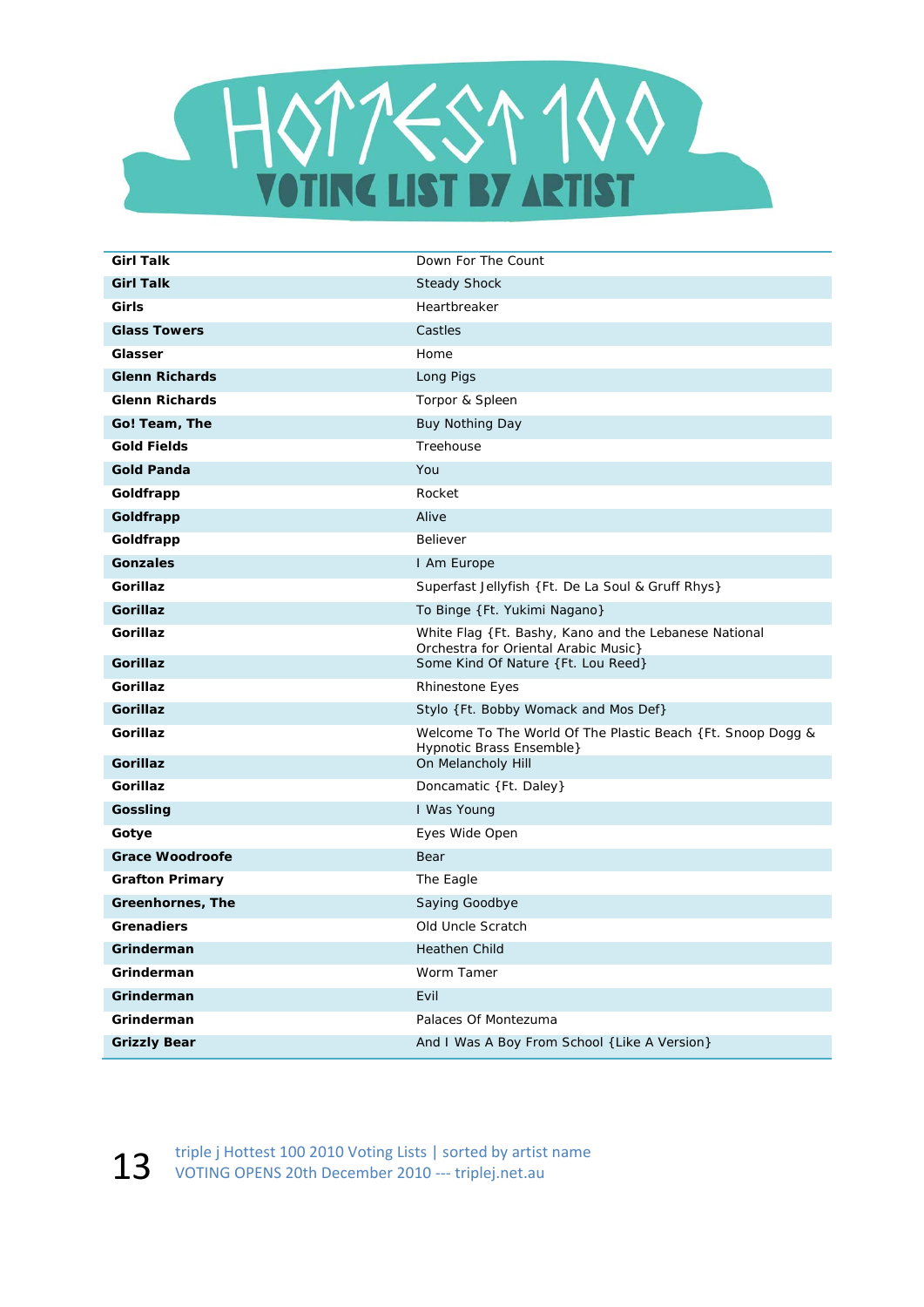

| Groove Armada              | I Won't Kneel                        |
|----------------------------|--------------------------------------|
| <b>Groove Armada</b>       | Paper Romance                        |
| Groove Armada              | Look Me In The Eye Sister            |
| <b>Groove Armada</b>       | <b>Fall Silent</b>                   |
| Grouplove                  | Colours                              |
| Grum                       | Can't Shake This Feeling             |
| Guineafowl                 | In Our Circles                       |
| Gypsy & The Cat            | Time To Wander                       |
| Gypsy & The Cat            | Jona Vark                            |
| Gypsy & The Cat            | Piper's Song                         |
| Gyroscope                  | Live Without You                     |
| Gyroscope                  | Some Of The Places I Know            |
| Gyroscope                  | Baby, I'm Getting Better             |
| Gyroscope                  | What Do I Know About Pain?           |
| <b>Harlequin League</b>    | Charlatan                            |
| Harry Heart Chrysalis, The | You Are Not A Rarity                 |
| <b>Hawks Of Alba</b>       | Look What You've Become              |
| Health                     | <b>USA Boys</b>                      |
| <b>Hello Satellites</b>    | <b>Building A Wall</b>               |
| Here We Go Magic           | Collector                            |
| Hermitude                  | Get In My Life                       |
| <b>Heroes For Hire</b>     | Bright Lights In Paradise            |
| <b>Hilltop Hoods</b>       | Parade Of The Dead                   |
| Hold Steady, The           | Hurricane J                          |
| Holidays, The              | Golden Sky                           |
| Holidays, The              | <b>Broken Bones</b>                  |
| <b>Holly Miranda</b>       | Forest Green Oh Forest Green         |
| <b>Holly Throsby</b>       | Here Is My Co-Pilot                  |
| Holy Fuck!A1095            | Red Lights                           |
| <b>Holy Fuck!A420</b>      | Latin America                        |
| Honey Month, The           | Foliage                              |
| <b>Hook N Sling</b>        | Gotta Make A Move {Ft. Snob Scrilla} |
| Horrorshow/Jane Tyrrell    | Cigarettes Will Kill You { Live}     |
| Horrorshow/Seth Sentry     | Our Song                             |
| <b>Hot Chip</b>            | We Have Love                         |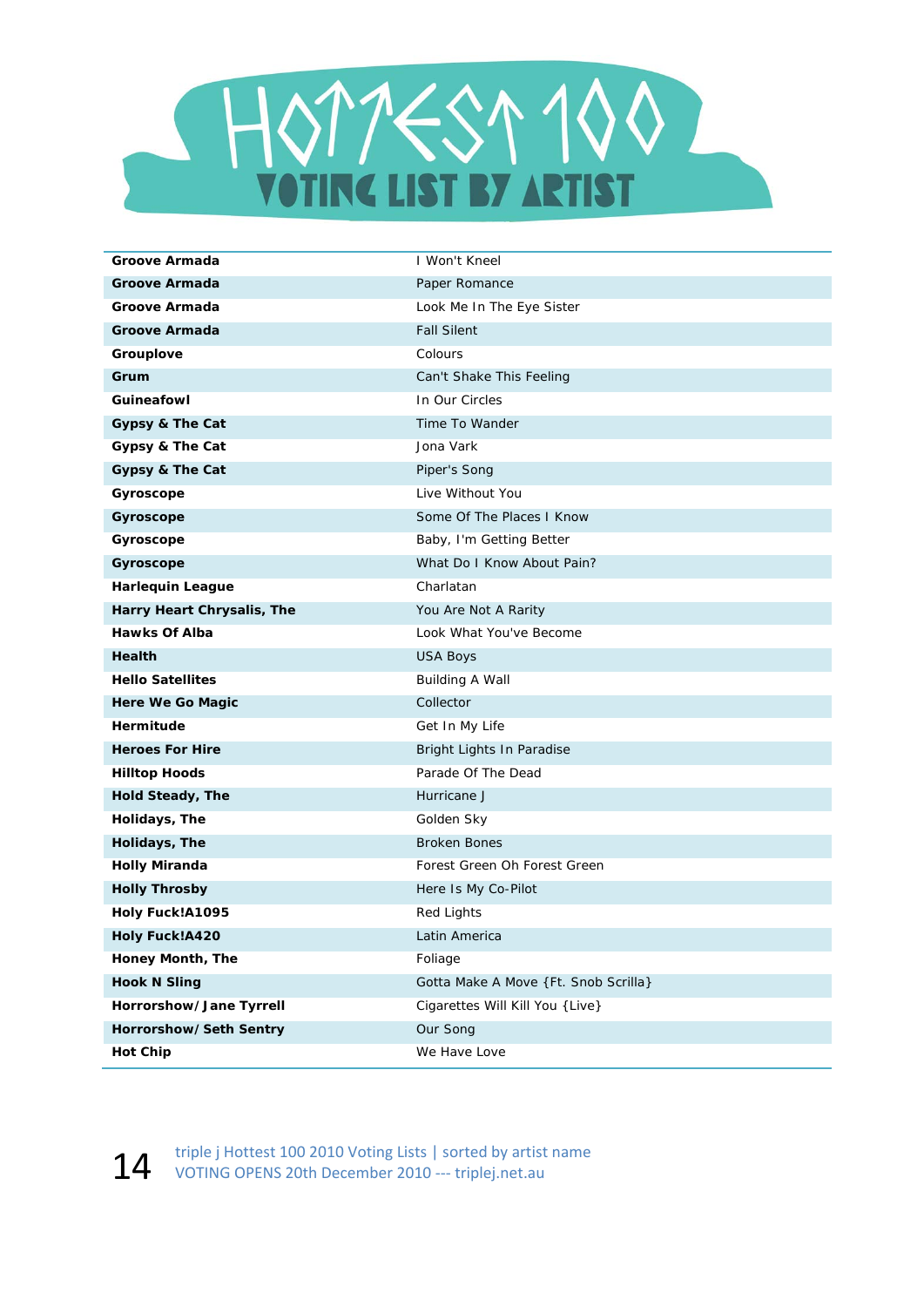

| <b>Hot Chip</b>               | <b>Brothers</b>                 |
|-------------------------------|---------------------------------|
| <b>Hot Chip</b>               | Take It In                      |
| <b>Hot Chip</b>               | One Life Stand                  |
| <b>Hot Chip</b>               | I Feel Better                   |
| <b>Hot Chip</b>               | Hand Me Down Your Love          |
| <b>Hot Hot Heat</b>           | 21@12                           |
| Howl                          | Cabin Fever                     |
| Howl                          | Anyone But Us                   |
| <b>Howl</b>                   | <b>Brothers In Violence</b>     |
| Hundred In The Hands, The     | Pigeons                         |
| <b>Hungry Kids Of Hungary</b> | Coming Around                   |
| Hungry Kids Of Hungary        | Eat Your Heart Out              |
| Hungry Kids Of Hungary        | The Vacationer                  |
| <b>Hungry Kids Of Hungary</b> | Closer Apart                    |
| <b>Hungry Kids Of Hungary</b> | Wristwatch                      |
| <b>Illy</b>                   | The Chase {Ft. Olivier Daysoul} |
| <b>Illy</b>                   | Go                              |
| <b>Illy</b>                   | On The Bus                      |
| <b>Illy</b>                   | It Can Wait {Ft. Owl Eyes}      |
| Immigrant, The                | Through The Wire                |
| <b>Inland Sea</b>             | All Fall Down                   |
| <b>Institut Polaire</b>       | Old-Fashioned Affliction        |
| <b>Institut Polaire</b>       | We Can't Wait No More           |
| Interpol                      | Summer Well                     |
| Interpol                      | Always Malaise (The Man I Am)   |
| Interpol                      | Safe Without                    |
| Interpol                      | <b>Memory Serves</b>            |
| Interpol                      | Success                         |
| Interpol                      | Try It On                       |
| Interpol                      | Lights                          |
| Interpol                      | Barricade                       |
| Iron & Wine                   | Walking Far From Home           |
| <b>Iron Maiden</b>            | The Final Frontier              |
| <b>Is Tropical</b>            | South Pacific                   |
| <b>Isbells</b>                | Reunite                         |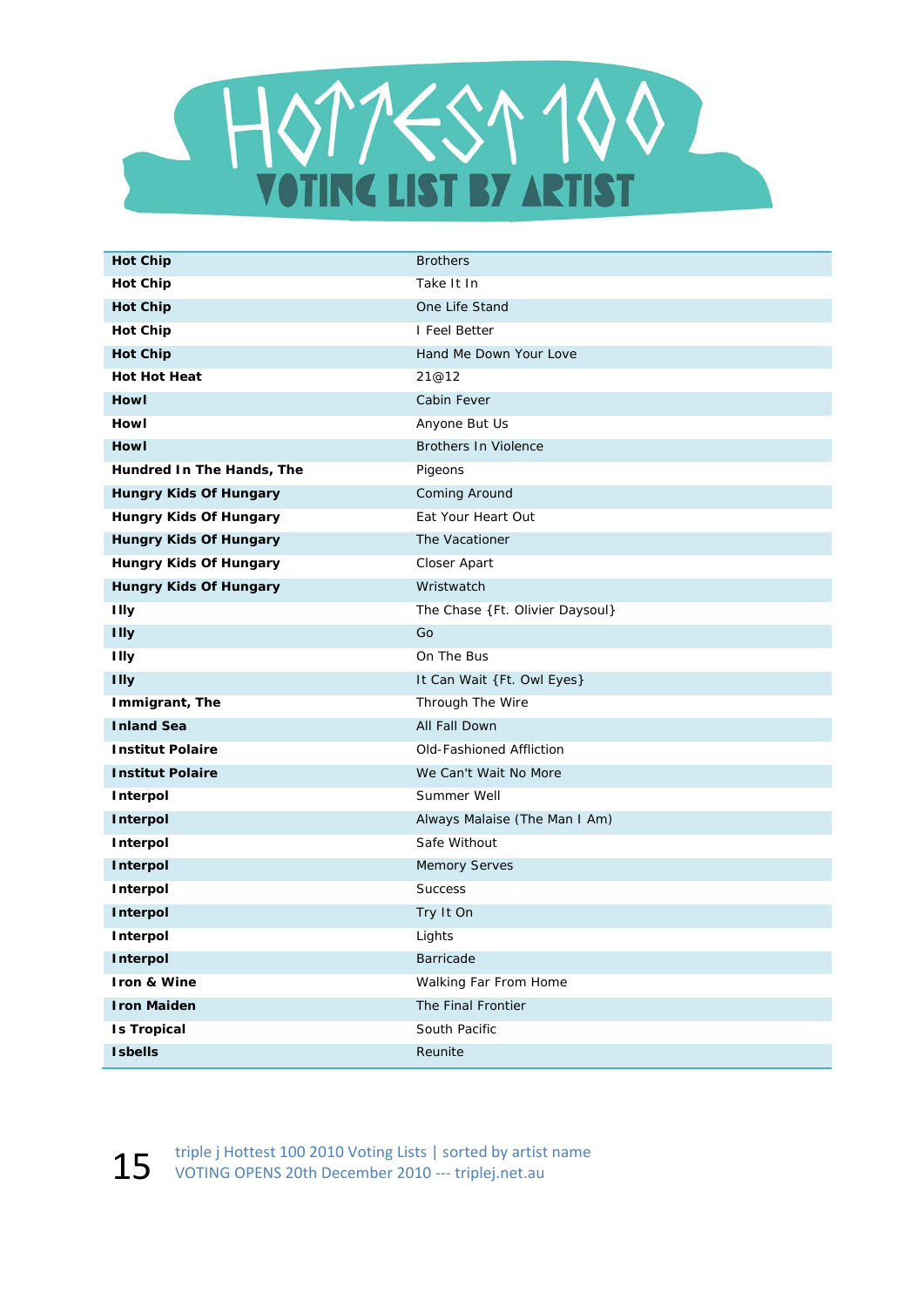

| <b>Ishu</b>             | Progress {Ft. Mantra}                    |
|-------------------------|------------------------------------------|
| Itch-E & Scratch-E      | Electric {Ft. Kiss Reid}                 |
| <b>Jackie Marshall</b>  | The Ugly Man                             |
| <b>Jaguar Love</b>      | Hologram Jams                            |
| Jamaica                 | I Think I Like U 2                       |
| <b>James Blake</b>      | Limit To Your Love                       |
| Jamie Lidell            | Telephone                                |
| Jamie Lidell            | The Ring                                 |
| <b>Janelle Monae</b>    | Tightrope {Ft. Big Boi}                  |
| Japandroids             | Younger Us                               |
| Jebediah                | Lost My Nerve                            |
| Jen Cloher/Jordie Lane  | Electric Feel { Like A Version}          |
| Jenny & Johnny          | <b>Scissor Runner</b>                    |
| Jens Lekman             | The End Of The World Is Bigger Than Love |
| <b>Jess Harlen</b>      | I Go                                     |
| <b>Jez Mead</b>         | Blackberry                               |
| Jezabels, The           | Mace Spray                               |
| Jezabels, The           | Easy To Love                             |
| Jim Jones Revue, The    | Premeditated                             |
| Jim Jones Revue, The    | <b>High Horse</b>                        |
| <b>Jim Noir</b>         | Car                                      |
| <b>Jimmy Eat World</b>  | My Best Theory                           |
| Jinja Safari            | Peter Pan                                |
| Jinja Safari            | <b>Forest Eyes</b>                       |
| jj                      | And Now                                  |
| Joanna Newsom           | Easy                                     |
| Joanna Newsom           | '81                                      |
| <b>Joanna Newsom</b>    | Good Intentions Paving Co.               |
| Joanna Newsom           | Jackrabbits                              |
| Joe Pug                 | <b>Unsophisticated Heart</b>             |
| <b>John Butler Trio</b> | Don't Wanna See Your Face                |
| <b>John Butler Trio</b> | Johnny's Gone                            |
| John Butler Trio        | To Look Like You                         |
| <b>John Butler Trio</b> | I'd Do Anything (Soldier's Lament)       |
| John Butler Trio        | Close To You                             |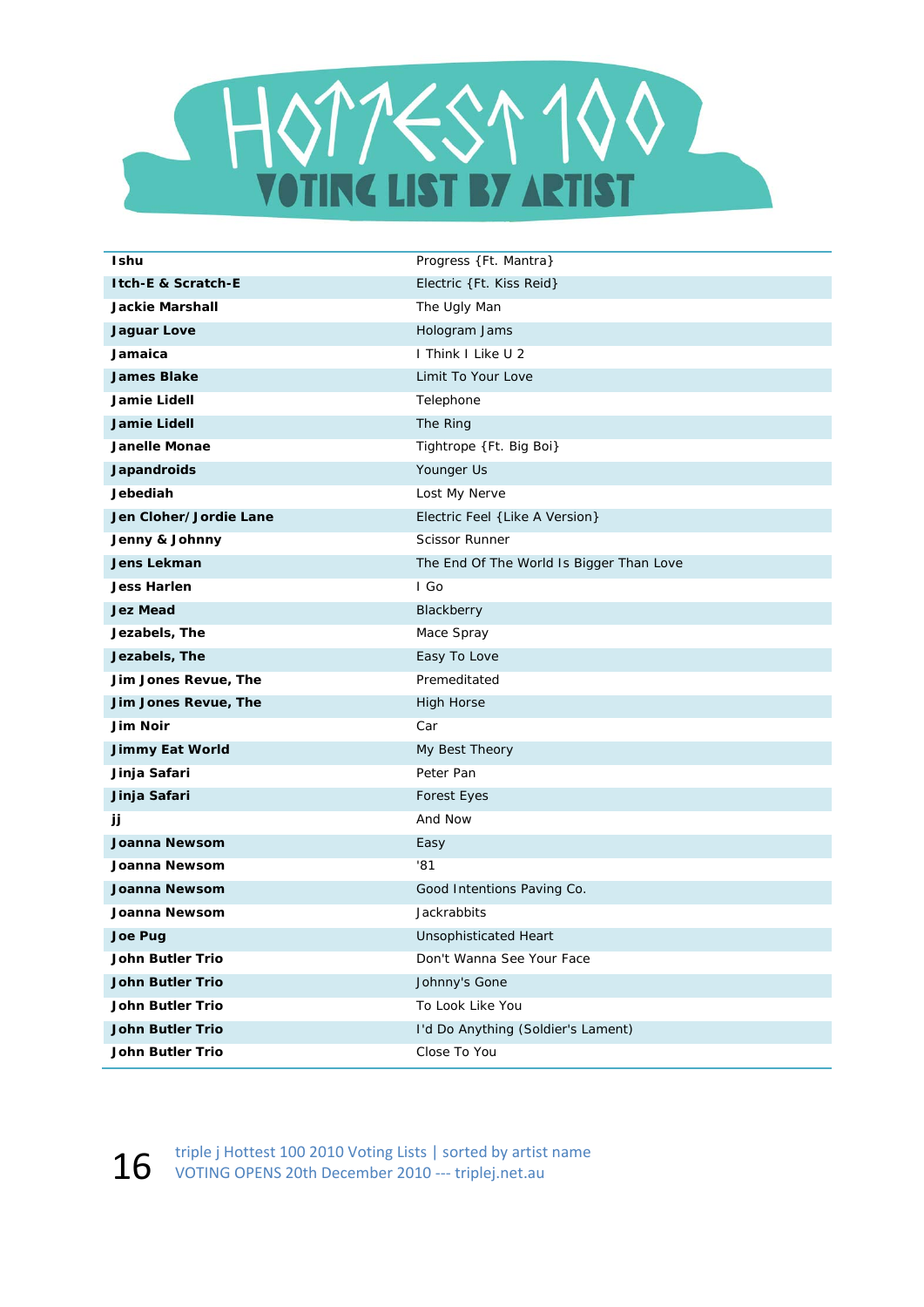

| <b>John Butler Trio</b>      | Gonna Be A Long Time                                                   |
|------------------------------|------------------------------------------------------------------------|
| John Butler Trio             | Revolution                                                             |
| <b>John Butler Trio</b>      | C'mon Now                                                              |
| John Steel Singers, The      | Cause Of Self                                                          |
| John Steel Singers, The      | <b>Toes And Fingers</b>                                                |
| John Steel Singers, The      | You've Got Nothing To Be Proud Of                                      |
| John Steel Singers, The      | Overpass                                                               |
| John Steel Singers, The      | Once I                                                                 |
| John Steel Singers, The      | Sleep                                                                  |
| John Steel Singers, The      | Your Favourite Perversion                                              |
| <b>Johnny Flynn</b>          | Kentucky Pill                                                          |
| Jonathan Boulet              | North To South East To You                                             |
| <b>Jonathan Boulet</b>       | Ones Who Fly Twos Who Die                                              |
| Jonathan Boulet              | You're A Animal                                                        |
| Jonsi                        | Go Do                                                                  |
| Jonsi                        | Animal Arithmetic                                                      |
| Jonsi                        | Boy Lilikoi                                                            |
| Joy Formidable, The          | Popinjay                                                               |
| <b>Jump Jump Dance Dance</b> | Show Me The Night                                                      |
| Junip                        | Always                                                                 |
| <b>Kaki King</b>             | <b>Falling Day</b>                                                     |
| Kanye West                   | All Of The Lights                                                      |
| <b>Kanye West</b>            | Monster {Ft. JAY-Z, Rick Ross, Nicki Minaj, Bon Iver}                  |
| <b>Kanye West</b>            | Dark Fantasy                                                           |
| <b>Kanye West</b>            | Devil In A New Dress {Ft. Rick Ross}                                   |
| <b>Kanye West</b>            | So Appalled {Ft. JAY-Z, Pusha T, Prynce Ci Hi, Swizz Beatz, The<br>RZA |
| <b>Kanye West</b>            | Runaway {Ft. Pusha T}                                                  |
| <b>Kanye West</b>            | Power {Ft. Dwele}                                                      |
| <b>Kanye West</b>            | Hell Of A Life                                                         |
| <b>Kanye West</b>            | Gorgeous { Ft. Kid Cudi, Raekwon}                                      |
| <b>Kanye West</b>            | Lost In The World {Ft. Bon Iver}                                       |
| Karton                       | We Bleed                                                               |
| Kashmir                      | Mouthful Of Wasps                                                      |
| Katalyst                     | Day Into Night {Ft. Stephanie McKay}                                   |
| <b>Kate Nash</b>             | Do-Wah-Doo                                                             |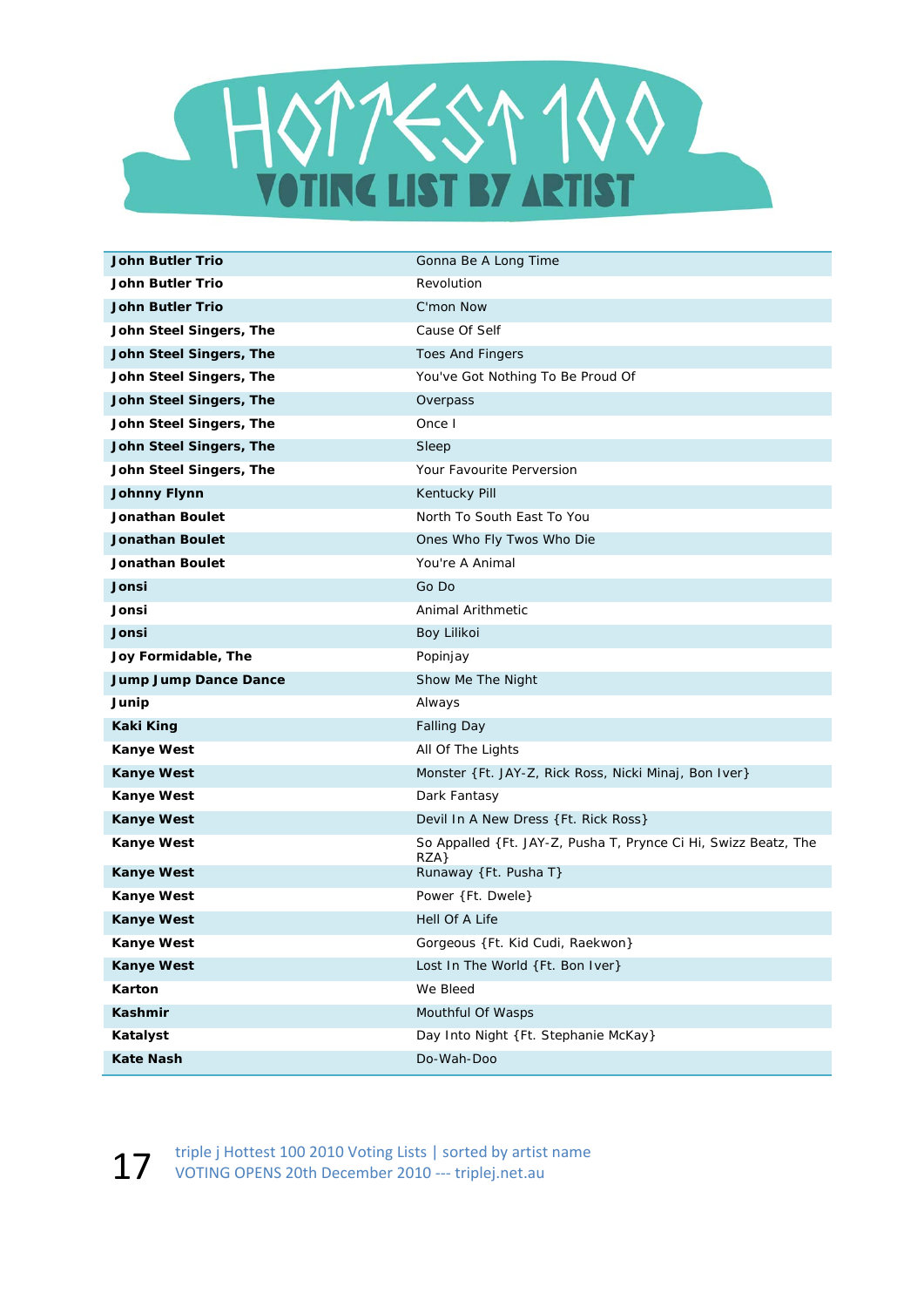

| Katy B                                                           | Katy On A Mission                      |
|------------------------------------------------------------------|----------------------------------------|
| Kele                                                             | Everything You Wanted                  |
| Kele                                                             | Tenderoni                              |
| Kes Trio, The                                                    | <b>Thieves Beat</b>                    |
| <b>Kid Cudi</b>                                                  | Enter Galactic (Love Connection Pt. 1) |
| Kid Cudi, Rostam Batmanglij from<br>Vampire Weekend & Best Coast | All Summer                             |
| Killaqueenz                                                      | Break The Rules {DCUP Remix}           |
| Kimbra                                                           | Settle Down                            |
| <b>King Cannons</b>                                              | Take The Rock                          |
| <b>Kings Of Convenience</b>                                      | <b>Boat Behind</b>                     |
| <b>Kings Of Leon</b>                                             | Mary                                   |
| <b>Kings Of Leon</b>                                             | Birthday                               |
| <b>Kings Of Leon</b>                                             | Pyro                                   |
| <b>Kings Of Leon</b>                                             | No Money                               |
| <b>Kings Of Leon</b>                                             | Pony Up                                |
| <b>Kings Of Leon</b>                                             | The End                                |
| <b>Kings Of Leon</b>                                             | Radioactive                            |
| <b>Kings Of Leon</b>                                             | <b>Beach Side</b>                      |
| <b>Kings Of Leon</b>                                             | <b>Back Down South</b>                 |
| Kissaway Trail, The                                              | Beat Your Heartbeat                    |
| <b>Kisses</b>                                                    | People Can Do The Most Amazing Things  |
| <b>Kisses</b>                                                    | Bermuda                                |
| <b>Kissy Sell Out</b>                                            | Garden Friends { Ft. Danimal Kingdom}  |
| <b>Kite Club</b>                                                 | Going Swimming                         |
| <b>Klaxons</b>                                                   | Venusia                                |
| <b>Klaxons</b>                                                   | The Same Space                         |
| <b>Klaxons</b>                                                   | Surfing The Void                       |
| <b>Klaxons</b>                                                   | Flashover                              |
| <b>Klaxons</b>                                                   | Valley Of The Calm Trees               |
| <b>Klaxons</b>                                                   | Echoes                                 |
| Klaxons                                                          | Twin Flames                            |
| Knocks, The                                                      | Dancing With The DJ                    |
| Koolism                                                          | Hanz High                              |
| <b>Koolism</b>                                                   | Movin'                                 |
| Koolism                                                          | Yeah                                   |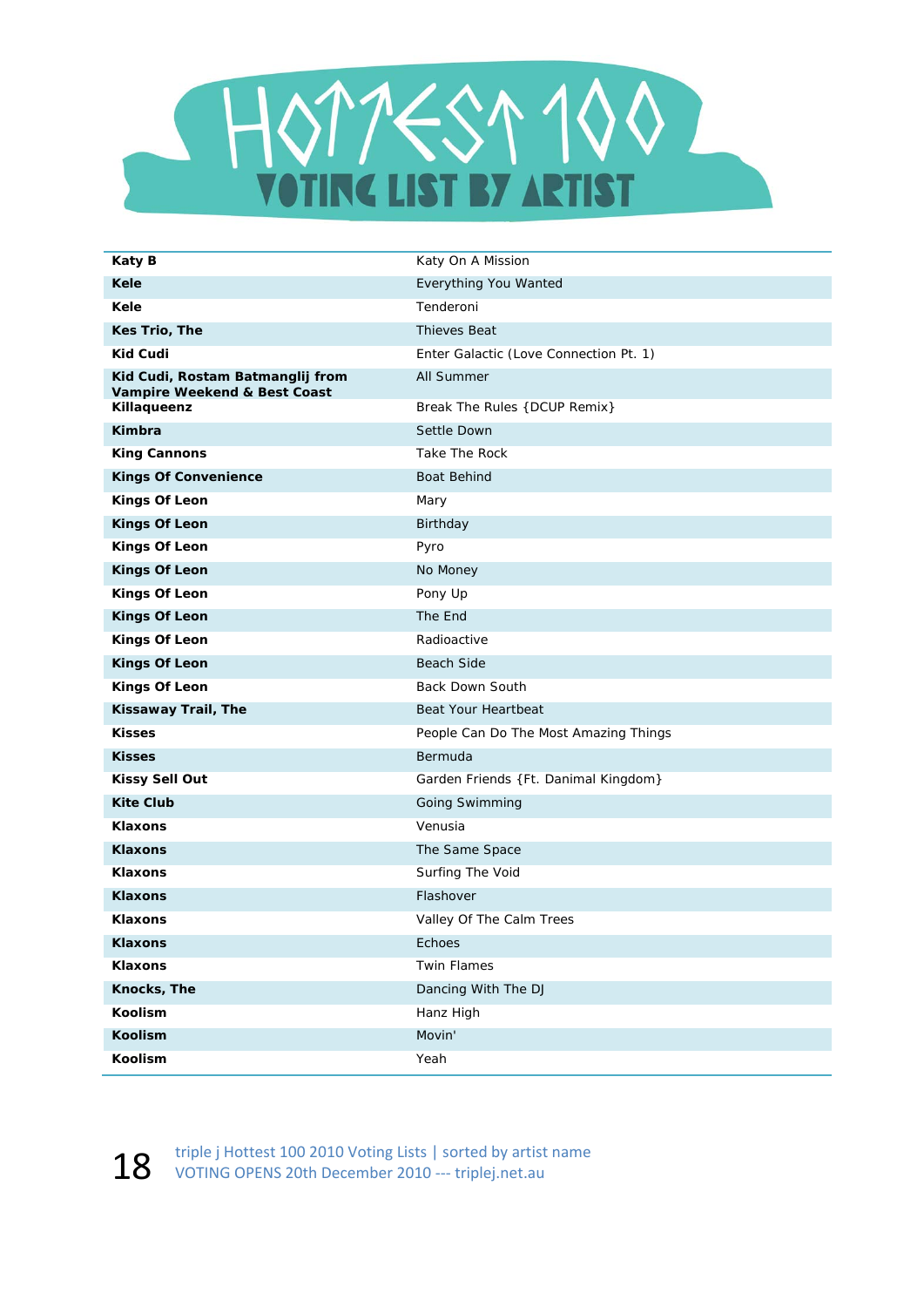

| <b>Koolism</b>             | Can't Stand It                       |
|----------------------------|--------------------------------------|
| <b>Koolism</b>             | Ready                                |
| $K-OS$                     | Uptown Girl {Ft. Emily Haines}       |
| K-Os                       | I Wish I Knew Natalie Portman        |
| Kyu                        | Pixiphony                            |
| Lacey                      | Afraid Yet?                          |
| Ladytron                   | Ace Of Hz                            |
| Lake Deuteronomy           | Tory MP                              |
| Laneous & The Family-Yah   | It Only Takes                        |
| Lanie Lane                 | What Do I Do                         |
| <b>Last Dinosaurs</b>      | Honolulu                             |
| Last Kinection, The        | Rhythm Is A Dancer { Like A Vesrion} |
| Laura Imbruglia            | Pauly                                |
| <b>Laura Marling</b>       | Made By Maid                         |
| <b>Laura Marling</b>       | Alpha Shallows                       |
| <b>Laura Marling</b>       | What He Wrote                        |
| <b>Laura Marling</b>       | Hope In The Air                      |
| <b>Laura Marling</b>       | Goodbye England (Covered In Snow)    |
| <b>Laura Marling</b>       | Devil's Spoke                        |
| <b>Laura Marling</b>       | Darkness Descends                    |
| <b>Laura Marling</b>       | Rambling Man                         |
| <b>Laura Veirs</b>         | Wide-Eyed, Legless                   |
| <b>LCD Soundsystem</b>     | Drunk Girls                          |
| <b>LCD Soundsystem</b>     | You Wanted A Hit                     |
| <b>LCD Soundsystem</b>     | Dance Yrself Clean                   |
| <b>LCD Soundsystem</b>     | Pow Pow                              |
| <b>LCD Soundsystem</b>     | All I Want                           |
| <b>LCD Soundsystem</b>     | I Can Change                         |
| <b>LCD Soundsystem</b>     | Home                                 |
| Les Savy Fav               | Let's Get Out Of Here                |
| Liars                      | Scissor                              |
| <b>Lightspeed Champion</b> | Marlene                              |
| Like, The                  | He's Not A Boy                       |
| Lior                       | I Thought I Could Sing On My Own     |
| <b>Lissie</b>              | Little Lovin'                        |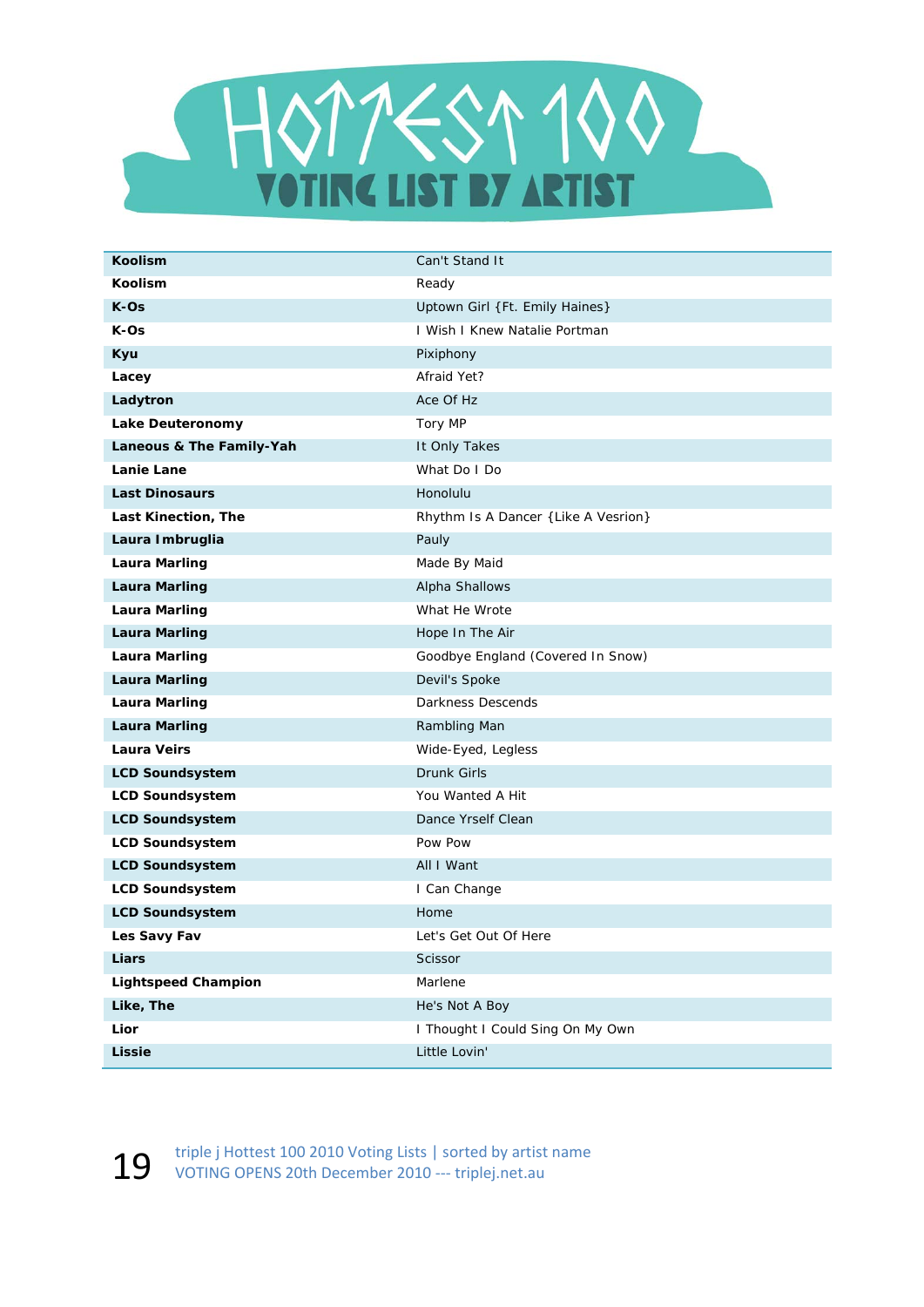

| Lissie                      | Stranger                    |
|-----------------------------|-----------------------------|
| <b>Little Dragon</b>        | <b>Blinking Pigs</b>        |
| <b>Little Dragon</b>        | Runabout                    |
| <b>Little Dragon</b>        | Never Never                 |
| <b>Little Dragon</b>        | Feather                     |
| <b>Little Dragon</b>        | Looking Glass               |
| <b>Little Dragon</b>        | A New                       |
| <b>Little Dragon</b>        | My Step                     |
| <b>Little Red</b>           | Rock It                     |
| <b>Little Red</b>           | Place Called Love           |
| <b>Little Red</b>           | Little Bit Of Something     |
| <b>Little Red</b>           | Forget About Your Man       |
| <b>Little Red</b>           | Lazy Boy                    |
| <b>Little Red</b>           | <b>Slow Motion</b>          |
| Living Eyes, The            | Livin'                      |
| <b>Local Natives</b>        | Airplanes                   |
| <b>Local Natives</b>        | World News                  |
| <b>Loon Lake</b>            | Into The Office             |
| Los Campesinos!             | Romance Is Boring           |
| <b>Los Capitanes</b>        | You (feat. me)              |
| <b>Lost In The Trees</b>    | Walk Around The Lake        |
| Lotek                       | <b>Rudest Dude</b>          |
| Lowrider                    | Here We Go                  |
| Lowrider                    | Round The World (Ft. Suffa) |
| Lupe Fiasco                 | The Show Goes On            |
| Lykke Li                    | Get Some                    |
| Lykke Li                    | Possibility                 |
| <b>Lyrics Born</b>          | Kontrol Phreak              |
| M.A.N.D.Y./Booka Shade      | Donut                       |
| M.I.A                       | Born Free                   |
| M.I.A                       | XXXO                        |
| A.I.M                       | Tell Me Why                 |
| A.I.M                       | Space                       |
| A.I.M                       | It Takes A Muscle           |
| <b>Machine Translations</b> | Telepathic Head             |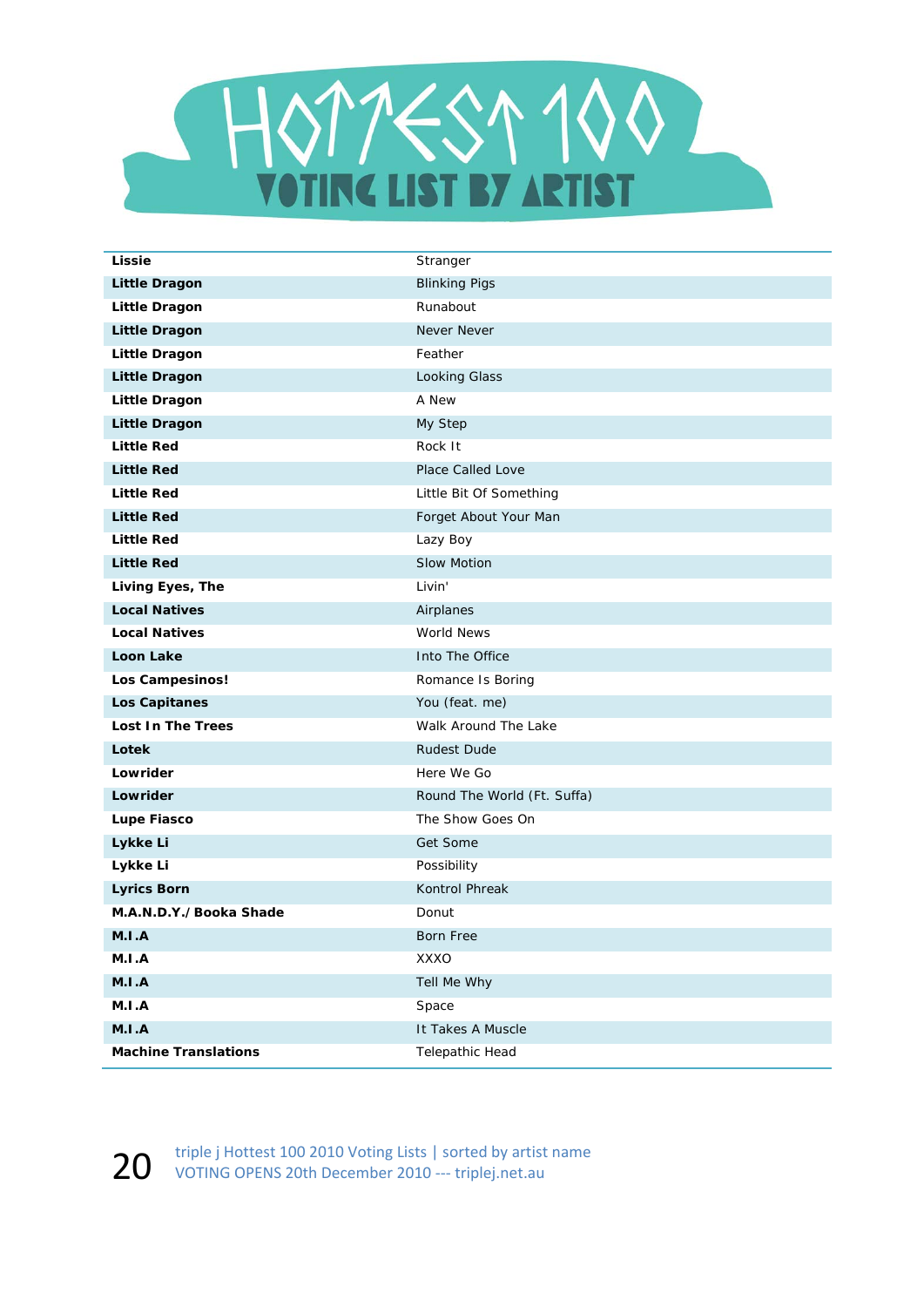

| <b>Magic Kids</b>                | Summer                                                          |
|----------------------------------|-----------------------------------------------------------------|
| <b>Magic Numbers, The</b>        | Why Did You Call?                                               |
| <b>Magic Silver White</b>        | Doowah                                                          |
| <b>Magnetic Fields, The</b>      | You Must Be Out Of Your Mind                                    |
| <b>Malachai</b>                  | Snowflake                                                       |
| <b>Male Bonding</b>              | Year's Not Long                                                 |
| <b>Male Bonding</b>              | All Things This Way                                             |
| Mama Kin                         | It's For Me                                                     |
| <b>Mama Kin</b>                  | To My Table                                                     |
| <b>Mammoth Logic</b>             | Met On Mars                                                     |
| <b>Maniac</b>                    | Give It Up                                                      |
| Mantamaru Reggae Band            | Putu Kulipa                                                     |
| Mantra                           | I Hereby Stand                                                  |
| Mantra                           | The Wait                                                        |
| Mantra                           | Remember Where You Were                                         |
| Mantra                           | Flightpath                                                      |
| Mantra                           | Fall Guy                                                        |
| Mantra                           | Live It Out                                                     |
| <b>Mantra</b>                    | Mad With It                                                     |
| <b>Marina &amp; The Diamonds</b> | Shampain                                                        |
| <b>Marina &amp; The Diamonds</b> | I Am Not A Robot                                                |
| <b>Marina &amp; The Diamonds</b> | Mowgli's Road                                                   |
| <b>Marina &amp; The Diamonds</b> | Hollywood                                                       |
| Mark Ronson & The Business Intl  | Circuit Breaker                                                 |
| Mark Ronson & The Business Intl  | Glass Mountain Trust {Ft. D'Angelo}                             |
| Mark Ronson & The Business Intl  | Hey Boy {Ft Rose Elinor Dougall & Theophilus London}            |
| Mark Ronson & The Business Intl  | Record Collection {Ft. Simon Le Bon & Wiley}                    |
| Mark Ronson & The Business Intl  | The Night Last Night (Ft. Rose Elinor Dougall & Alex Greenwald) |
| Mark Ronson & The Business Intl  | The Bike Song {Ft. Kyle Falconer & Spank Rock}                  |
| Mark Ronson & The Business Intl  | Bang Bang Bang {Ft. Q-Tip & MNDR}                               |
| Mark Ronson & The Business Intl  | Lose It (In The End) { Ft. Ghostface Killah & Alex Greenwald}   |
| Mark Ronson & The Business Intl  | Somebody To Love Me {Ft. Boy George & Andrew Wyatt}             |
| Mason                            | Corrected {Ft. DMC}                                             |
| <b>Massive Attack</b>            | Pray For Rain                                                   |
| <b>Massive Attack</b>            | Babel                                                           |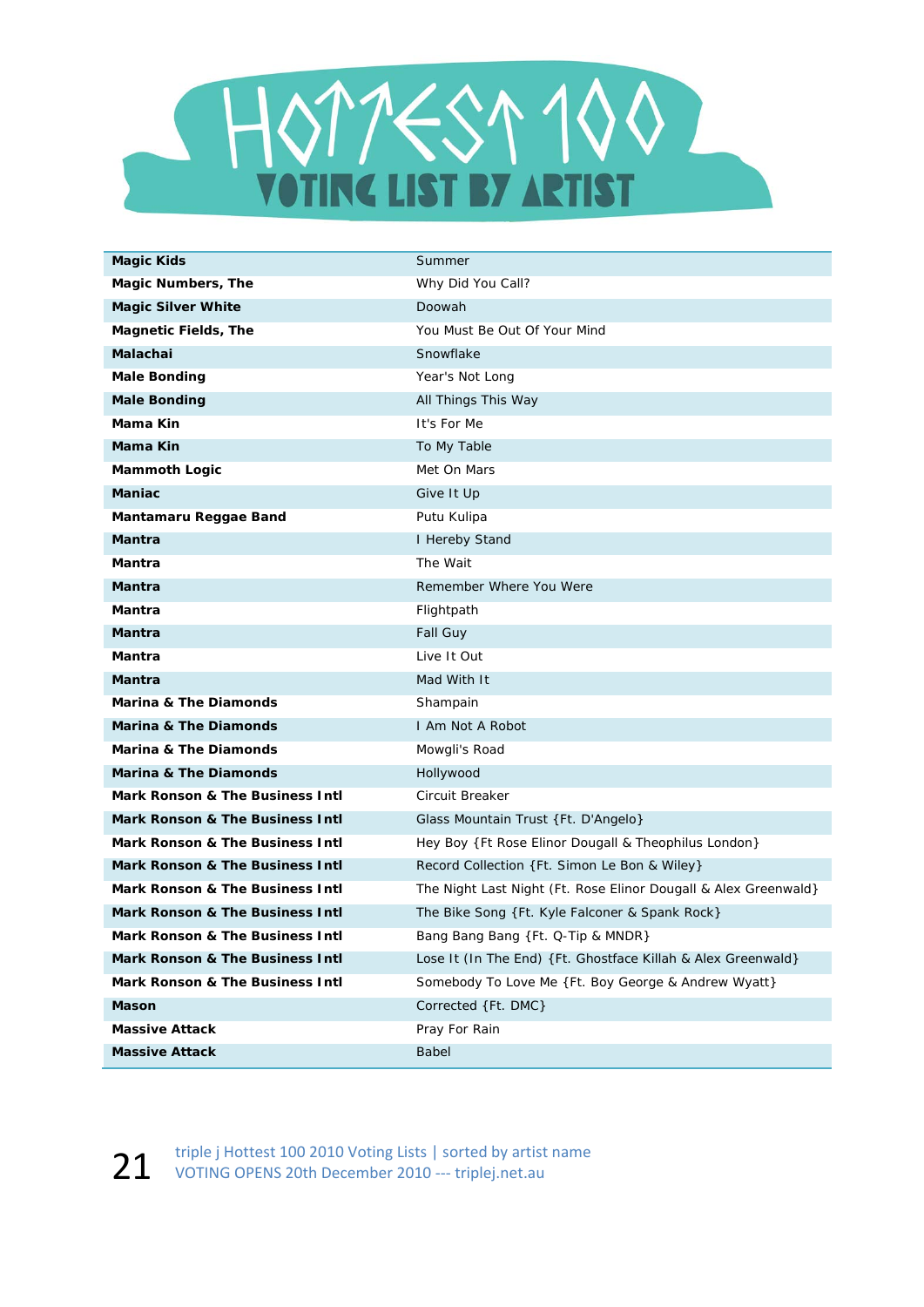

| <b>Massive Attack</b>  | Girl I Love You                   |
|------------------------|-----------------------------------|
| <b>Massive Attack</b>  | Atlas Air                         |
| <b>Massive Attack</b>  | Paradise Circus                   |
| Matt & Kim             | Cameras                           |
| Matt & Kim             | <b>Red Paint</b>                  |
| <b>Matt Corby</b>      | Made Of Stone                     |
| <b>Maximum Balloon</b> | Communion {Ft. Karen O}           |
| <b>Maximum Balloon</b> | Tiger {Ft. Aku}                   |
| <b>Maximum Balloon</b> | Young Love {Ft. Katrina Ford}     |
| <b>Maximum Balloon</b> | If You Return {Ft. Little Dragon} |
| <b>Maximum Balloon</b> | Groove Me {Ft. Theophilus London} |
| <b>MC Tuka</b>         | <b>Tall Poppy</b>                 |
| Mcartney               | Less Games, More Love             |
| <b>Melanie Pain</b>    | <b>Cent Mille Fois</b>            |
| Melodics, The          | Donkey Kong Suicide               |
| Menomena               | Taos                              |
| <b>Metals</b>          | Drop Your Guard                   |
| <b>Metals</b>          | Get Yourself A Gun                |
| <b>Metric</b>          | Eclipse (All Yours)               |
| <b>MGMT</b>            | I Found A Whistle                 |
| <b>MGMT</b>            | <b>Flash Delirium</b>             |
| <b>MGMT</b>            | <b>Brian Eno</b>                  |
| <b>MGMT</b>            | Song For Dan Treacy               |
| <b>MGMT</b>            | Someone's Missing                 |
| <b>MGMT</b>            | It's Working                      |
| <b>MGMT</b>            | Congratulations                   |
| Miami Horror           | Echoplex {Ft. Mai}                |
| <b>Miami Horror</b>    | Moon Theory                       |
| Miami Horror           | Ultraviolet {Ft. Alan Palomo}     |
| <b>Miami Horror</b>    | Summersun                         |
| Miami Horror           | Soft Light {Ft. Alan Palomo}      |
| Miami Horror           | Imagination                       |
| Miami Horror           | I Look To You {Ft. Kimbra}        |
| <b>Miami Horror</b>    | Holidays {Ft. Alan Palomo}        |
| Middle East, The       | Jesus Came To My Birthday Party   |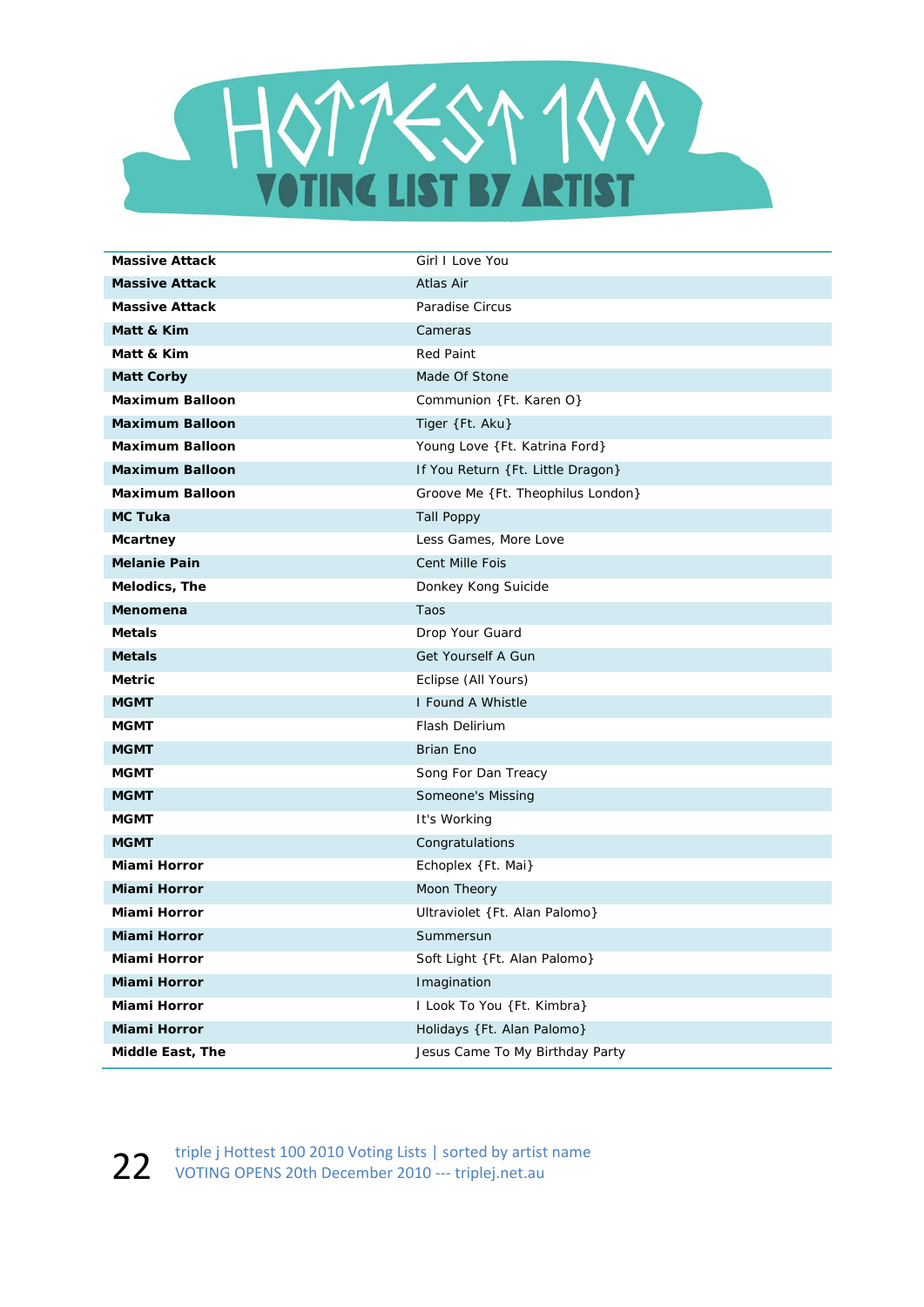

| <b>Midlake</b>              | Children Of The Ground                                 |
|-----------------------------|--------------------------------------------------------|
| <b>Midlake</b>              | Acts Of Man                                            |
| <b>Midlake</b>              | Rulers, Ruling All Things                              |
| <b>Midnight Juggernauts</b> | Dynasty                                                |
| <b>Midnight Juggernauts</b> | The Great Beyond                                       |
| <b>Midnight Juggernauts</b> | Cannibal Freeway                                       |
| <b>Midnight Juggernauts</b> | <b>Vital Signs</b>                                     |
| <b>Midnight Juggernauts</b> | Lifeblood Flow                                         |
| <b>Midnight Juggernauts</b> | Lara Versus The Savage Pack                            |
| <b>Midnight Juggernauts</b> | Winds Of Fortune                                       |
| <b>Miike Snow</b>           | <b>Billie Holiday</b>                                  |
| <b>Mike Patton</b>          | Urlo Negro                                             |
| <b>Mind Over Matter</b>     | Rappers In Wonderland                                  |
| <b>Minus The Bear</b>       | My Time                                                |
| Mission In Motion, The      | <b>Believer</b>                                        |
| Mission In Motion, The      | New Skin                                               |
| <b>MNDR</b>                 | I Go Away                                              |
| Mogwai                      | Rano Pano                                              |
| <b>Money For Rope</b>       | Slow Dance                                             |
| <b>Morning Benders, The</b> | Promises                                               |
| <b>Mount Kimbie</b>         | Before I Move Off                                      |
| <b>M-Phazes</b>             | The Facilitator {Ft. Dialectrix}                       |
| <b>M-Phazes</b>             | For What It's Worth {Ft. Solo}                         |
| <b>M-Phazes</b>             | Walk On Clouds {Ft. Bliss N eso}                       |
| <b>M-Phazes</b>             | The Freak Show {Ft. Mantra}                            |
| <b>M-Phazes</b>             | Home {Ft. Delta}                                       |
| <b>M-Phazes</b>             | Where's Elvis? {Ft. Drapht}                            |
| <b>M-Phazes</b>             | Blind Man {Ft. Pegz}                                   |
| <b>M-Phazes</b>             | Goodbye Gravity { Ft. Muph & Plutonic/Candice Monique} |
| <b>Mumford &amp; Sons</b>   | Unfinished Business { Like A Version}                  |
| <b>Muscles</b>              | Girl Crazy Go                                          |
| <b>Muse</b>                 | Neutron Star Collision (Love Is Forever)               |
| <b>My Chemical Romance</b>  | Na Na Na                                               |
| <b>My Disco</b>             | Turn                                                   |
| <b>My Fiction</b>           | My June                                                |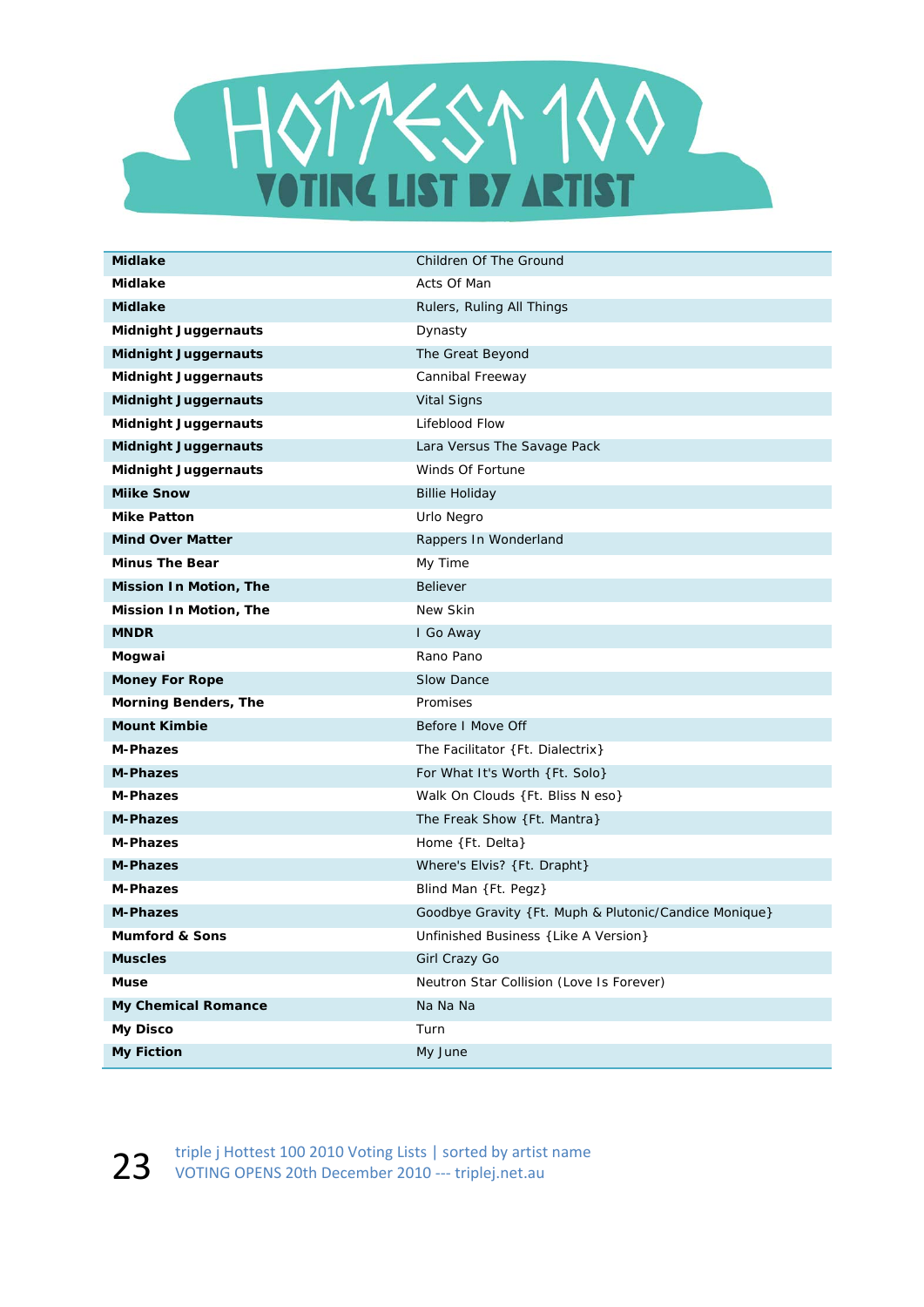

| <b>Mystery Jets</b>          | Flash A Hungry Smile Smile   |
|------------------------------|------------------------------|
| <b>Naked And Famous, The</b> | Young Blood                  |
| Naked And Famous, The        | Punching In A Dream          |
| National, The                | Afraid Of Everyone           |
| National, The                | Sorrow                       |
| National, The                | Conversation 16              |
| National, The                | Lemonworld                   |
| National, The                | <b>Terrible Love</b>         |
| National, The                | Anyone's Ghost               |
| National, The                | Bloodbuzz Ohio               |
| Neon Indian                  | Sleep Paralysist             |
| <b>Neon Indian</b>           | Deadbeat Summer              |
| New Pornographers, The       | Your Hands (Together)        |
| <b>New Saxons</b>            | Teenager                     |
| <b>New Young Pony Club</b>   | We Want To                   |
| <b>New Young Pony Club</b>   | Chaos                        |
| <b>Ngaiire</b>               | <b>Two Minds</b>             |
| <b>Nicholas Roy</b>          | It's All My Fault            |
| No Art                       | Kids In Place                |
| <b>Nobunny</b>               | Live It Up                   |
| <b>Noisia</b>                | Split The Atom               |
| Novocaines, The              | Adhere To                    |
| <b>Numbers Radio</b>         | Final Day                    |
| <b>Of Montreal</b>           | Coquet Coquette              |
| <b>Of Montreal</b>           | Hydra Fancies                |
| <b>Off With Their Heads</b>  | <b>Drive</b>                 |
| <b>Oh Mercy</b>              | Keith St.                    |
| <b>Oh Mercy</b>              | I Feel Possessed             |
| Oh No Ono                    | <b>Helplessly Young</b>      |
| <b>Oh Ye Denver Birds</b>    | Your Sacrifice               |
| OK Go                        | This Too Shall Pass          |
| <b>Old Man River</b>         | Norway (I Like It Like This) |
| Old Man River                | You're On My Mind            |
| <b>Olof Arnalds</b>          | Innundir Skinni              |
| <b>Operator Please</b>       | <b>Losing Patience</b>       |

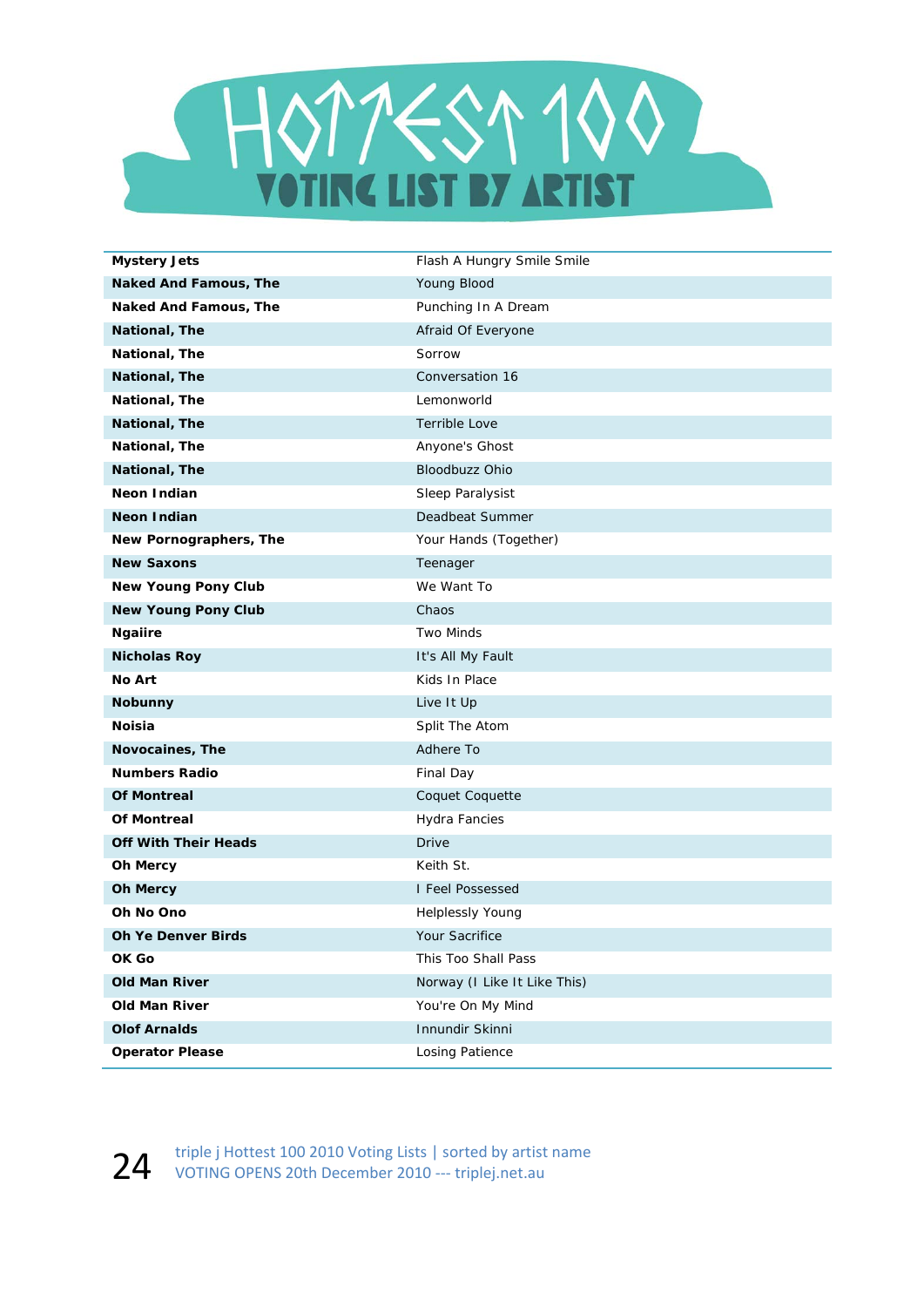

| <b>Operator Please</b>  | Jealous                             |
|-------------------------|-------------------------------------|
| <b>Operator Please</b>  | Just Kiss                           |
| <b>Operator Please</b>  | Catapult                            |
| <b>Operator Please</b>  | Like Magic                          |
| <b>Operator Please</b>  | Oh My                               |
| <b>Operator Please</b>  | Back And Forth                      |
| <b>Operator Please</b>  | Volcanic                            |
| <b>Operator Please</b>  | Logic                               |
| Optamus                 | Look Around                         |
| Otouto                  | Astronauts                          |
| Ou Est Le Swimming Pool | Jackson's Last Stand                |
| Ou Est Le Swimming Pool | The Key                             |
| Ou Est Le Swimming Pool | Dance The Way I Feel                |
| <b>Owen Pallett</b>     | Lewis Takes Action                  |
| <b>Owl Eyes</b>         | $1 + 1$                             |
| Ozi Batla               | Mics, Peeps And Light               |
| Ozi Batla               | Put It On Wax                       |
| Ozi Batla               | Integrity                           |
| Ozi Batla               | Joyride                             |
| Panda Bear              | Slow Motion                         |
| Papa Vs Pretty          | <b>Wrecking Ball</b>                |
| Papa Vs Pretty          | Heavy Harm                          |
| Paper Scissors, The     | T-T-Time                            |
| Paper Scissors, The     | Lung Sum                            |
| <b>Parades</b>          | Past Lives                          |
| <b>Parades</b>          | Hunters                             |
| <b>Paris Wells</b>      | Through And Through                 |
| <b>Parkway Drive</b>    | Sleepwalker                         |
| <b>Parkway Drive</b>    | Unrest                              |
| Parkway Drive           | Deadweight                          |
| <b>Patrick Wolf</b>     | Time Of My Life                     |
| <b>Paul Dempsey</b>     | We'll Never Work In This Town Again |
| Paul Kelly/Angus Stone  | Four Seasons In One Day             |
| Pendulum                | Crush                               |
| Pendulum                | Immunize                            |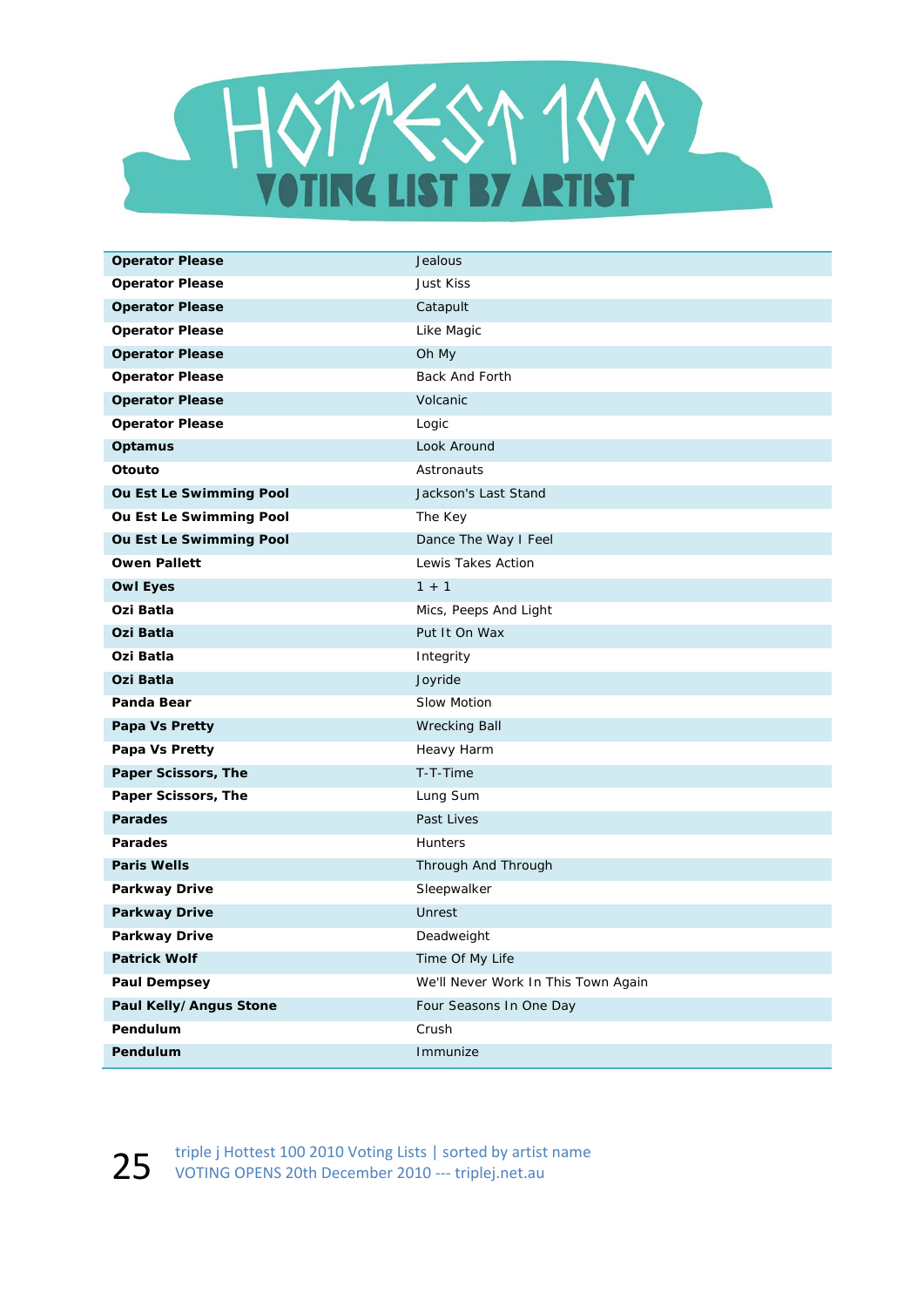

| Pendulum                             | Self Vs Self                                      |
|--------------------------------------|---------------------------------------------------|
| Pendulum                             | Witchcraft                                        |
| Pendulum                             | Salt In The Wounds                                |
| Pendulum                             | Watercolour                                       |
| Pendulum                             | ABC News Theme {Remix}                            |
| <b>Penguin Prison</b>                | The Worse It Gets                                 |
| Philadelphia Grand Jury              | Save Our Town                                     |
| Phonat                               | Set Me Free                                       |
| <b>Phrase</b>                        | Never Fade                                        |
| <b>Pigeon John</b>                   | Dude, It's On                                     |
| <b>Pigeon John</b>                   | Before We're Gone                                 |
| <b>Pikelet</b>                       | <b>Weakest Link</b>                               |
| PJ Harvey                            | Written On The Forehead                           |
| Plan B                               | Writing's On The Wall                             |
| Plan B                               | Welcome To Hell                                   |
| Plan B                               | Stay Too Long                                     |
| Plan B                               | She Said                                          |
| Pocket 808                           | Monster (Babe) {Ft. Phil Jamieson}                |
| Pond                                 | Annie Orangetree                                  |
| <b>Princess One Point Five</b>       | Today                                             |
| <b>Professor Green</b>               | Just Be Good To Green {Ft. Lily Allen}            |
| <b>Professor Green</b>               | Monster {Ft. Example}                             |
| <b>Public Opinion Afro Orchestra</b> | Two Sides Of The Truth                            |
| <b>Pulled Apart By Horses</b>        | Back To The Fuck Yeah                             |
| <b>PVT</b>                           | Window                                            |
| Radio Dept., The                     | Heaven's On Fire                                  |
| Raekwon                              | Kiss The Ring {Ft. Masta Killah & Inspectah Deck} |
| Ratatat                              | Party With Children                               |
| Red Eyes, The                        | Inside Out                                        |
| <b>Red Ink</b>                       | <b>Battlescars</b>                                |
| <b>Red Jezebel</b>                   | Closer To You                                     |
| <b>Redcoats</b>                      | Giant                                             |
| <b>Reflection Eternal</b>            | Midnight Hour {Ft. Estelle}                       |
| <b>Regina Spektor</b>                | No Surprises { Like A Version}                    |
| <b>Richard In Your Mind</b>          | Make It Chill                                     |

26 triple j Hottest 100 2010 Voting Lists | sorted by artist name<br>2010 --- triplej.net.au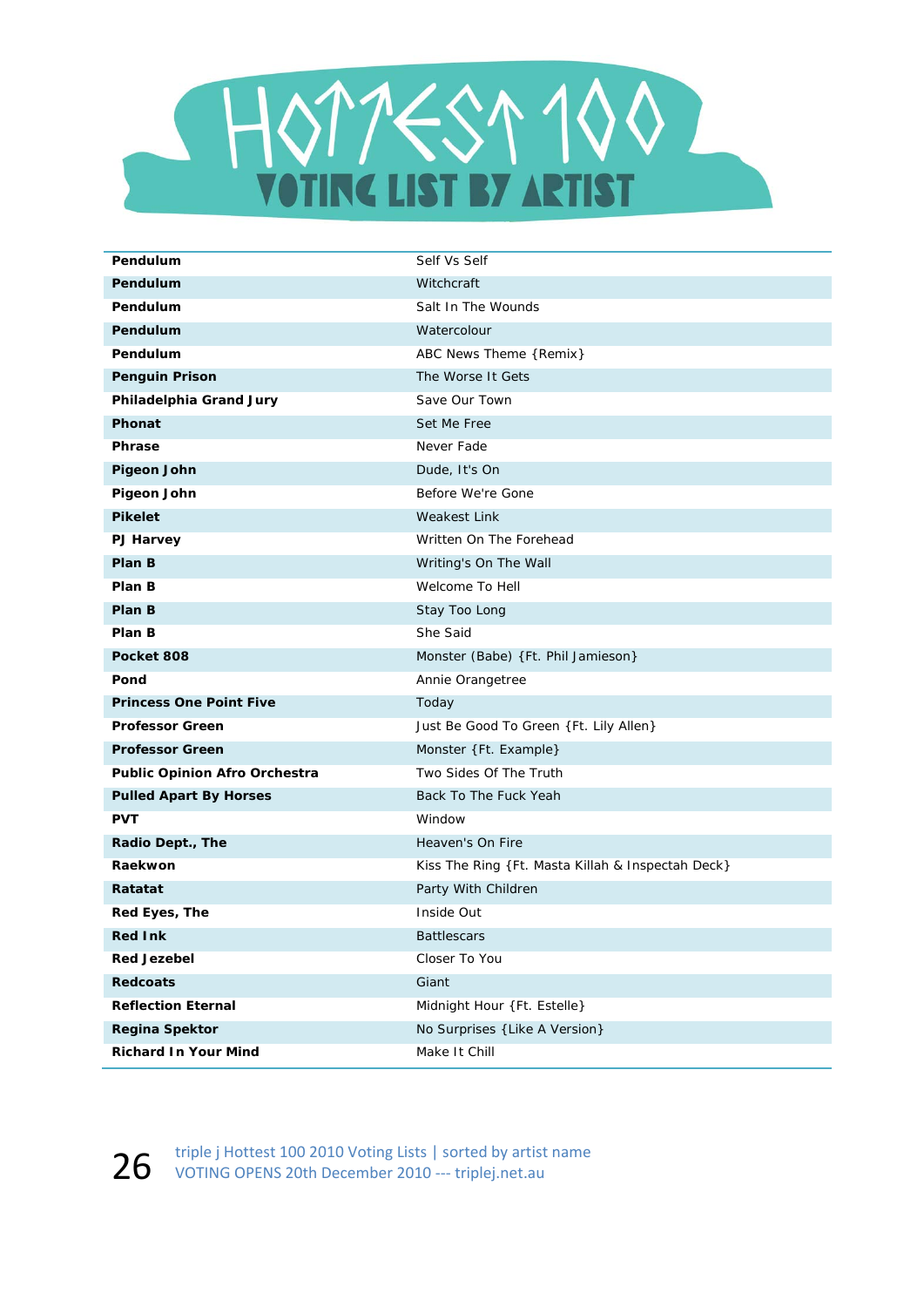

| <b>Richard In Your Mind</b>  | I Will                                                |
|------------------------------|-------------------------------------------------------|
| <b>Richard In Your Mind</b>  | Tiny Colossus Face                                    |
| <b>Richard In Your Mind</b>  | Losing Our Minds                                      |
| Riton & Primary 1            | Who's There?                                          |
| <b>Riva Starr</b>            | <b>I Was Drunk</b>                                    |
| <b>Robortom</b>              | Paganini Rocks {Ft. Au Revoir Simone}                 |
| Robyn                        | Dancing On My Own                                     |
| Robyn                        | Don't Fucking Tell Me What To Do                      |
| Roots, The                   | How I Got Over {Ft. Dice Raw}                         |
| Roots, The                   | Dear God 2.0 {Ft. Monsters Of Folk}                   |
| Roots, The                   | Right On (Ft. Joanna Newsom)                          |
| <b>Round Table Knights</b>   | Cut To The Top                                        |
| Ru C.L                       | Re-arrange                                            |
| Ruby Suns, The               | Closet Astrologer                                     |
| <b>Sage Francis</b>          | Three Sheets To The Wind                              |
| Sailmaker                    | Memento                                               |
| <b>Sally Seltmann</b>        | On The Borderline                                     |
| <b>Sally Seltmann</b>        | Dream About Changing                                  |
| <b>Sally Seltmann</b>        | Harmony To My Heartbeat                               |
| <b>Saltwater Band</b>        | Compass                                               |
| <b>Saltwater Band</b>        | Malk { Ft. Natalie Pa'apa'a from Blue King Brown}     |
| Salvadors, The               | Wilson                                                |
| Salvadors, The               | Atacama Disco                                         |
| Sam La More                  | I Wish It Could Last                                  |
| Sarah Blasko                 | Hold On My Heart { The Presets Remix}                 |
| Sarah Blasko                 | Hey Ya! { Like A Version}                             |
| <b>School Of Seven Bells</b> | Windstorm                                             |
| <b>Scissor Sisters</b>       | Any Which Way                                         |
| <b>Scissor Sisters</b>       | Invisible Light                                       |
| <b>Scissor Sisters</b>       | Night Work                                            |
| <b>Scott Spark</b>           | The Truth                                             |
| <b>Seabellies</b>            | <b>Trans Ending</b>                                   |
| <b>Seabellies</b>            | Young Cubs                                            |
| <b>Seabellies</b>            | Am I Ever Gonna See Your Face Again { Like A Version} |
| <b>Seekae</b>                | <b>Blood Bank</b>                                     |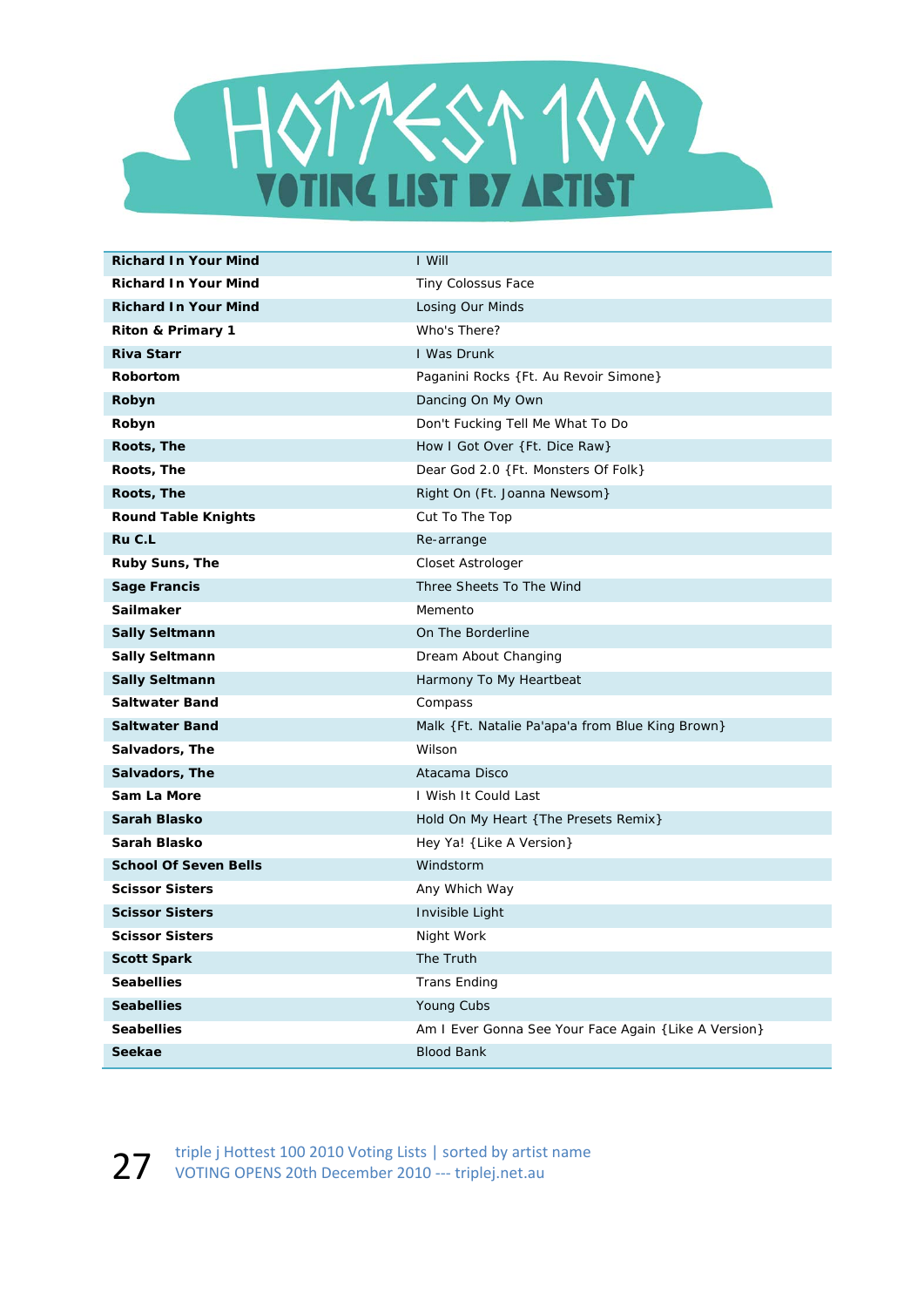

| Seja                                    | I'll Get To You                        |
|-----------------------------------------|----------------------------------------|
| Serj Tankian                            | Left Of Center                         |
| <b>Set Your Goals</b>                   | This Will Be The Death                 |
| Seven                                   | The Summer                             |
| Seven/M-Phazes                          | Possums                                |
| Shapeshifter                            | <b>Dutchies</b>                        |
| Sharam Jey                              | The Things {Ft. Tommie Sunshine}       |
| <b>Sharon Jones &amp; The Dap-Kings</b> | I Learned The Hard Way                 |
| She & Him                               | In The Sun                             |
| <b>Shihad</b>                           | Lead Or Follow                         |
| <b>Shit Robot</b>                       | Losing My Patience {Ft. Alexis Taylor} |
| <b>Shit Robot</b>                       | Tuff Enuff? {Ft. The Juan Maclean}     |
| <b>Shout Out Louds</b>                  | <b>Fall Hard</b>                       |
| <b>Shout Out Louds</b>                  | Walls                                  |
| <b>Shy FX</b>                           | Raver {Ft. Kano/Daneo/Roses Gabor}     |
| Sia                                     | The Fight                              |
| Sia                                     | <b>Bring Night</b>                     |
| Sia                                     | Hurting Me Now                         |
| Sia                                     | You've Changed                         |
| Sia                                     | The Co Dependent                       |
| Sia                                     | Cloud                                  |
| Sia                                     | Clap Your Hands                        |
| Sia                                     | Stop Trying                            |
| <b>Silverchair</b>                      | Yellow Submarine { Like A Version}     |
| Simian Mobile Disco                     | Aspic                                  |
| <b>Skipping Girl Vinegar</b>            | Wasted                                 |
| <b>Skipping Girl Vinegar</b>            | One Long Week                          |
| Skryptcha                               | Get Mine {Ft. Rachel Berry}            |
| <b>Sleigh Bells</b>                     | <b>Infinity Guitars</b>                |
| <b>Sleigh Bells</b>                     | Riot Rhythm                            |
| <b>Sleigh Bells</b>                     | Treats                                 |
| <b>Sleigh Bells</b>                     | Kids                                   |
| <b>Sleigh Bells</b>                     | Rill Rill                              |
| <b>Sleigh Bells</b>                     | Tell 'Em                               |
| Slew, The                               | It's All Over                          |

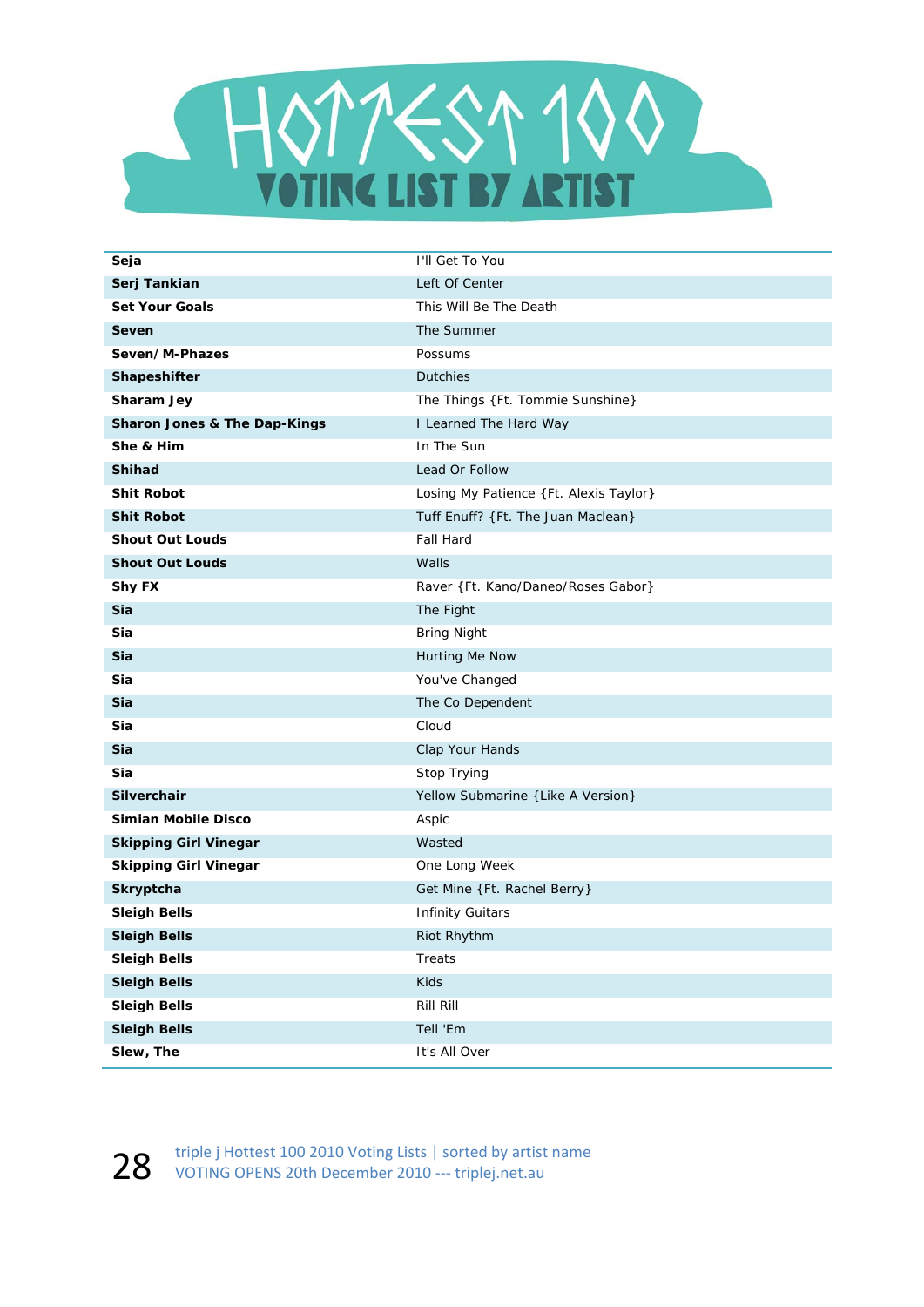

| <b>Slow Down Honey</b>     | The One I Know                       |
|----------------------------|--------------------------------------|
| <b>Smith Westerns</b>      | Weekend                              |
| <b>Social Distortion</b>   | <b>Machine Gun Blues</b>             |
| Soft Pack, The             | Answer To Yourself                   |
| Soft Pack, The             | $C'$ mon                             |
| Soft Pack, The             | Down On Loving                       |
| Sonny & The Sunsets        | Too Young To Burn                    |
| <b>Sons Of Rico</b>        | This Madness                         |
| <b>Space Invadas</b>       | Done It Again                        |
| Space Invadas              | Super Sweet {Ft. Fantine}            |
| Sparkadia                  | Talking Like I'm Falling Down Stairs |
| <b>Spit Syndicate</b>      | Starry-Eyed                          |
| <b>Split Seconds</b>       | <b>Bed Down</b>                      |
| Spoon                      | Is Love Forever?                     |
| Spoon                      | Nobody Gets Me But You               |
| Spoon                      | Trouble Comes Running                |
| Spoon                      | Who Makes Your Money                 |
| Spoon                      | The Mystery Zone                     |
| Spoon                      | Written In Reverse                   |
| Spoon                      | Got Nuffin                           |
| <b>Stars</b>               | Fixed                                |
| <b>Steve Mason</b>         | Lost & Found                         |
| <b>Still Flyin</b>         | <b>Bull Riff</b>                     |
| <b>Stone Temple Pilots</b> | <b>Between The Lines</b>             |
| <b>Stonefield</b>          | Through The Clover                   |
| <b>Stonefield</b>          | Drowning                             |
| <b>Stonefield</b>          | Foreign Lover                        |
| Stornoway                  | Zorbing                              |
| <b>Story Of The Year</b>   | To The Burial                        |
| <b>Story Of The Year</b>   | I'm Alive                            |
| <b>Straight Arrows</b>     | <b>Bad Temper</b>                    |
| <b>Strange Talk</b>        | Climbing Walls                       |
| <b>Streets, The</b>        | Going Through Hell {Ft. Rob Harvey}  |
| <b>Stromae</b>             | Alors On Danse {Ft. Kanye West}      |
| Subs, The                  | Kiss My Trance                       |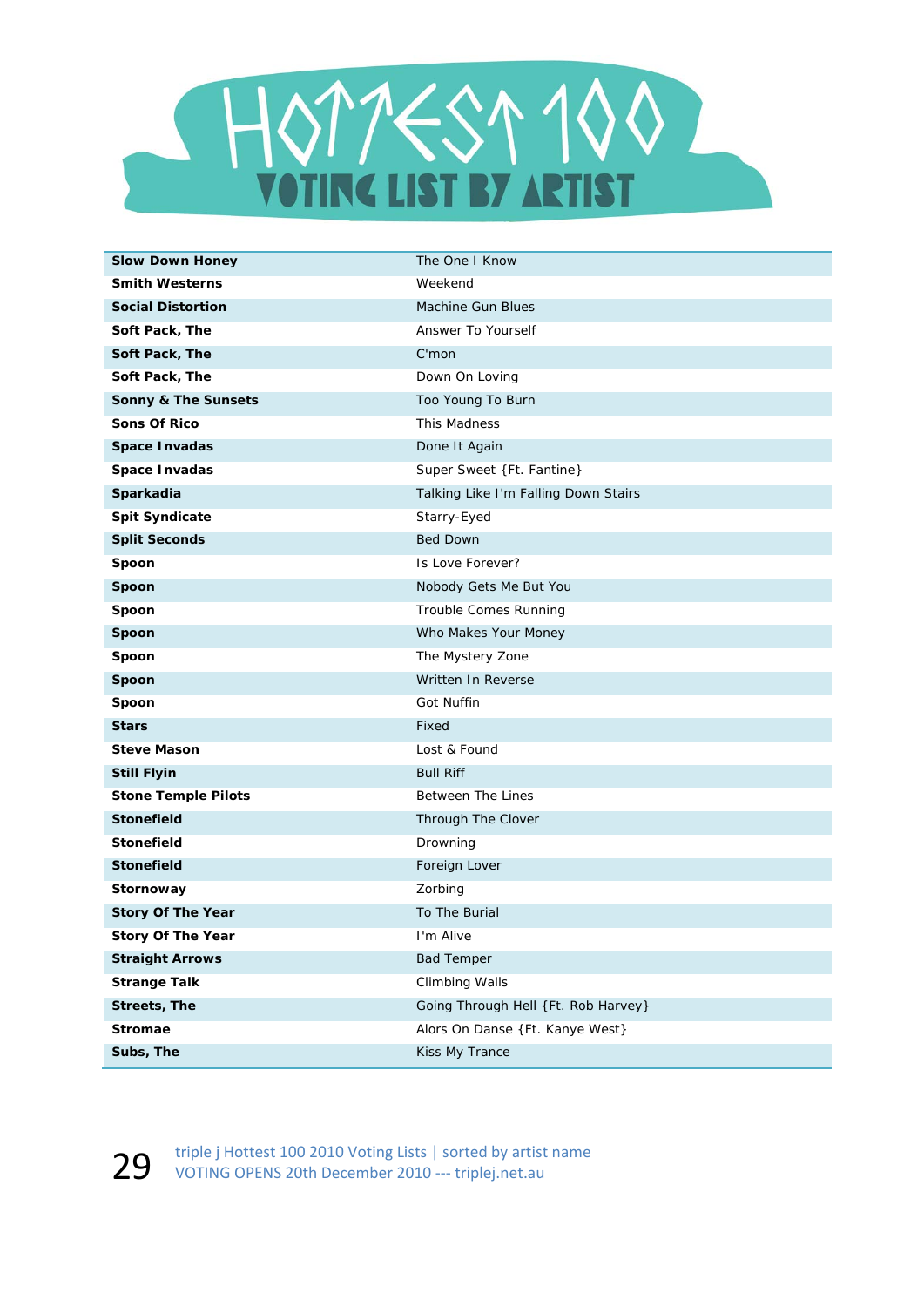

| Subs, The                 | Mitsubitchi            |
|---------------------------|------------------------|
| <b>Suckers</b>            | Easy Chairs            |
| <b>Sufjan Stevens</b>     | Heirloom               |
| <b>Sufjan Stevens</b>     | All Delighted People   |
| <b>Sufjan Stevens</b>     | Djohariah              |
| <b>Sufjan Stevens</b>     | Get Real Get Right     |
| <b>Sufjan Stevens</b>     | I Walked               |
| <b>Sufjan Stevens</b>     | Too Much               |
| <b>Sufjan Stevens</b>     | Age Of Adz             |
| <b>Sufjan Stevens</b>     | Vesuvius               |
| <b>Summer Camp</b>        | Ghost Train            |
| <b>Sunlight Band</b>      | Tjitji Kulunypa        |
| <b>Super Melody</b>       | Worker Bee             |
| <b>Super Wild Horses</b>  | Fifteen                |
| Superchunk                | <b>Crossed Wires</b>   |
| <b>Surf City</b>          | Kudos                  |
| <b>Surfer Blood</b>       | Anchorage              |
| <b>Surfer Blood</b>       | Take It Easy           |
| <b>Surfer Blood</b>       | Catholic Pagans        |
| <b>Surfer Blood</b>       | <b>Twin Peaks</b>      |
| <b>Surfer Blood</b>       | Swim                   |
| <b>Surfer Blood</b>       | <b>Floating Vibes</b>  |
| Sway                      | Mercedes-Benz          |
| Swiss, The                | Manthem                |
| <b>Talib Kweli</b>        | Cold Rain              |
| Talib Kweli/Hi-Tek        | In This World          |
| Tallest Man On Earth, The | The Wild Hunt          |
| <b>Tame Impala</b>        | It Is Not Meant To Be  |
| Tame Impala               | Expectation            |
| <b>Tame Impala</b>        | The Bold Arrow Of Time |
| <b>Tame Impala</b>        | I Don't Really Mind    |
| <b>Tame Impala</b>        | Jeremy's Storm         |
| Tame Impala               | Alter Ego              |
| <b>Tame Impala</b>        | Lucidity               |
| <b>Tame Impala</b>        | Solitude Is Bliss      |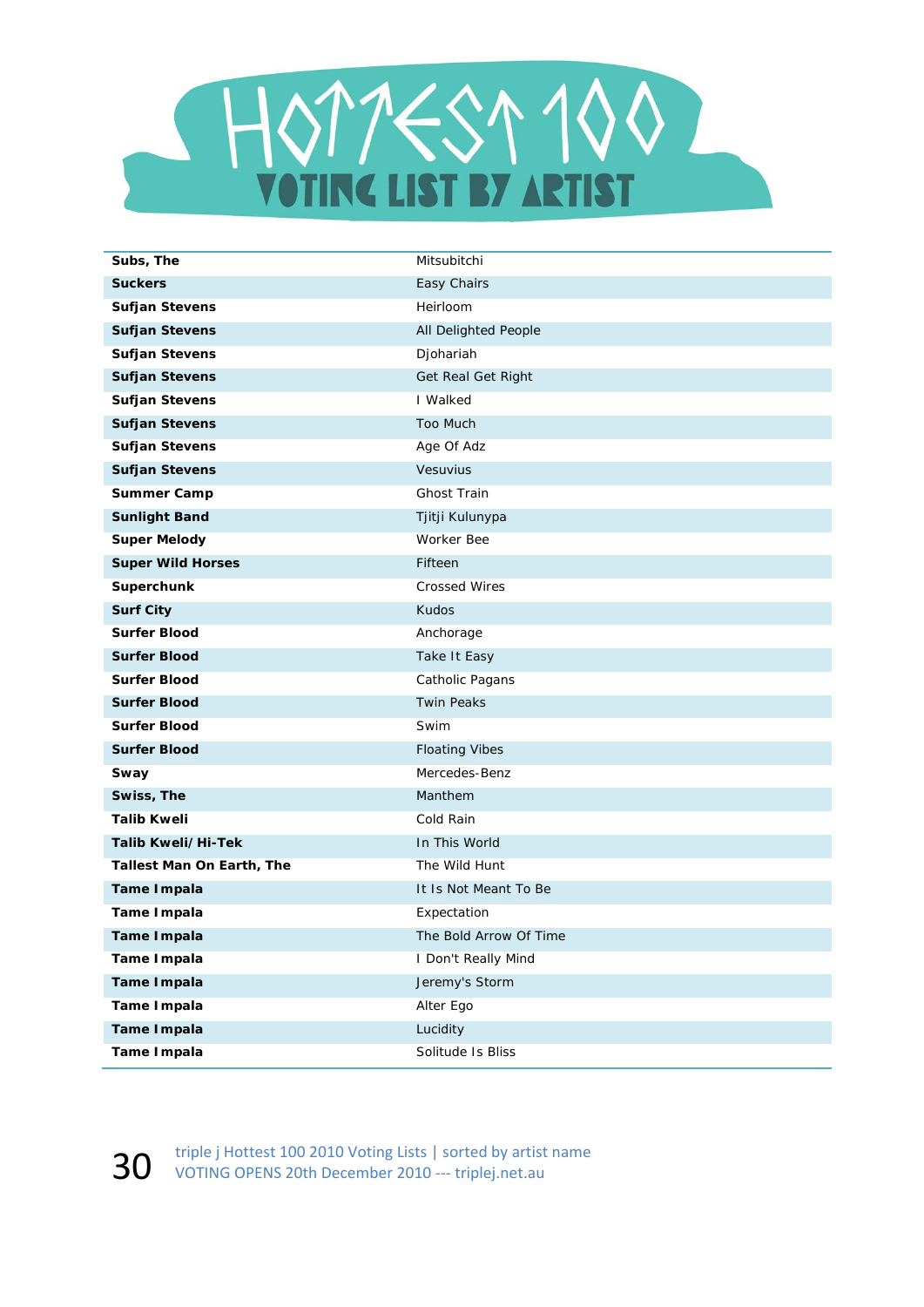

| <b>Tapes N Tapes</b>                 | Freak Out                 |
|--------------------------------------|---------------------------|
| <b>Tara Simmons</b>                  | I Cannot Be Saved         |
| Taylor Hawkins & The Coattail Riders | Way Down                  |
| <b>Teenagers In Tokyo</b>            | New Day                   |
| Teleprompter                         | <b>Boxcutter</b>          |
| <b>Tennis</b>                        | Marathon                  |
| <b>Tensnake</b>                      | Coma Cat                  |
| The Break & Dan Sultan               | <b>Shark Attack</b>       |
| <b>The Sword</b>                     | Night City                |
| <b>These New Puritans</b>            | We Want War               |
| <b>These New Puritans</b>            | Three Thousand            |
| <b>Tijuana Cartel</b>                | <b>White Dove</b>         |
| Tim & Jean                           | Veronica                  |
| <b>Titus Andronicus</b>              | Four Score And Seven      |
| <b>Tjupi Band</b>                    | Wati Kutjungku            |
| <b>To Rococo Rot</b>                 | Forwardness               |
| <b>Tokyo Police Club</b>             | Bambi                     |
| Tommy Trash/Tom Piper                | The Bum Song              |
| Tongue, The                          | Crazy {Ft. Joyride}       |
| Tongue, The                          | The Show                  |
| <b>Toni Toni Lee</b>                 | Last Love                 |
| Too Late Escape!                     | Lost Cause                |
| <b>Toro Y Moi</b>                    | <b>Blessa</b>             |
| <b>Tortoiseshell</b>                 | This Girl                 |
| <b>Trentemoller</b>                  | Sycamore Feeling          |
| <b>Trial Kennedy</b>                 | Strange Behaviour         |
| <b>Tricky</b>                        | Murder Weapon             |
| <b>Tuccillo</b>                      | Bambola {Ft. Patty Bravo} |
| <b>Tunng</b>                         | Hustle                    |
| <b>Twin Shadow</b>                   | Slow                      |
| <b>Twin Shadow</b>                   | I Can't Wait              |
| <b>Twin Shadow</b>                   | Castles In The Snow       |
| <b>Twin Sister</b>                   | All Around And Away We Go |
| Two Door Cinema Club                 | I Can Talk                |
| <b>Two Door Cinema Club</b>          | <b>Undercover Martyn</b>  |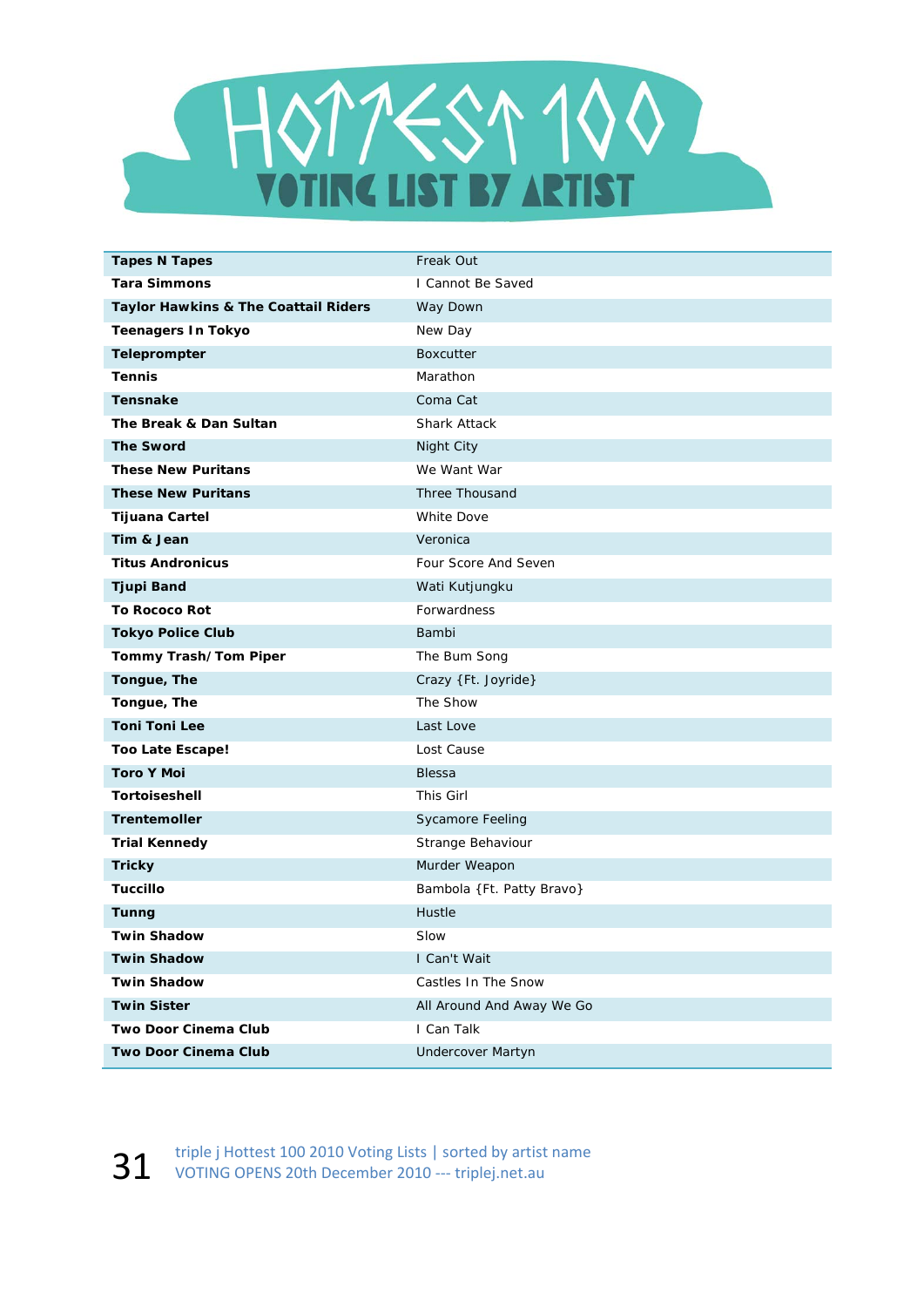

| Two Door Cinema Club   | Come Back Home                           |
|------------------------|------------------------------------------|
| U.N.K.L.E              | Natural Selection {Ft. The Black Angels} |
| Uffie                  | A.D.D S.U.V {Ft. Parrell}                |
| <b>Underworld</b>      | Scribble                                 |
| Underworld             | Always Loved A Film                      |
| Vaccines, The          | <b>Wrecking Bar</b>                      |
| <b>Vampire Weekend</b> | California English                       |
| <b>Vampire Weekend</b> | Run                                      |
| <b>Vampire Weekend</b> | Holiday                                  |
| <b>Vampire Weekend</b> | Giving Up The Gun                        |
| <b>Vampire Weekend</b> | White Sky                                |
| Vanity                 | Cesspool                                 |
| Vasco Era, The         | Oh Sam                                   |
| View, The              | Sunday                                   |
| Villagers, The         | Becoming A Jackal                        |
| Villagers, The         | Ship Of Promises                         |
| <b>Violens</b>         | Acid Reign                               |
| <b>Violent Soho</b>    | Jesus Stole My Girlfriend                |
| Walkmen, The           | Angela Surf City                         |
| Walkmen, The           | <b>Juveniles</b>                         |
| Walkmen, The           | Blue As Your Blood                       |
| Warpaint               | Undertow                                 |
| Washington             | Spanish Temper                           |
| Washington             | 1997                                     |
| Washington             | I Believe You Liar                       |
| Washington             | Navy Blues                               |
| Washington             | Underground                              |
| Washington             | <b>Rich Kids</b>                         |
| Washington             | Sunday Best                              |
| Washington             | The Hardest Part                         |
| <b>Wave Machines</b>   | I Go I Go I Go                           |
| Wavves                 | Convertible Balloon                      |
| Wavves                 | When Will You Come?                      |
| <b>Wavves</b>          | King Of The Beach                        |
| Wavves                 | Idiot                                    |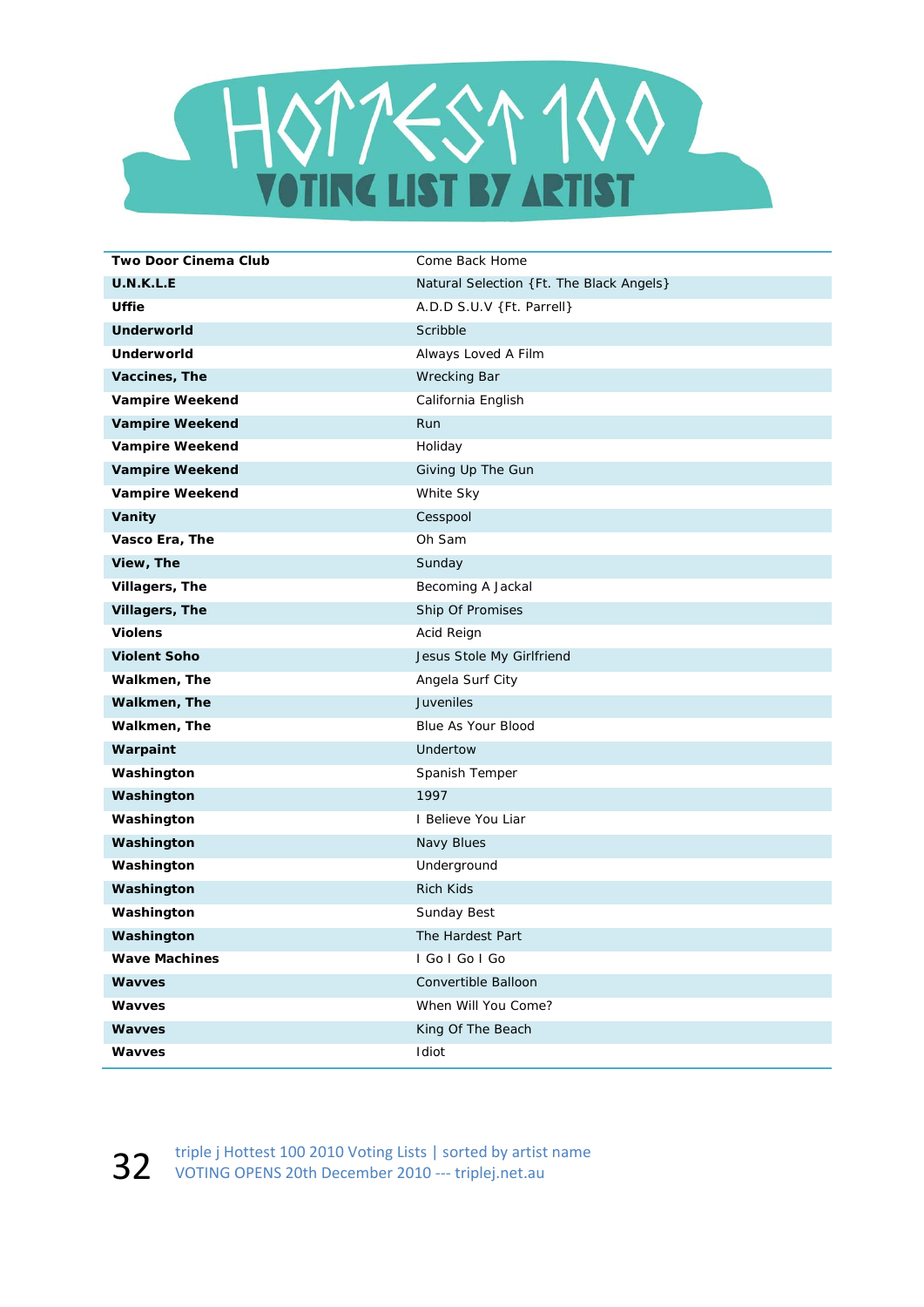

| <b>Wavves</b>                       | <b>Green Eyes</b>                     |
|-------------------------------------|---------------------------------------|
| <b>Wavves</b>                       | Take On The World                     |
| <b>Wavves</b>                       | Super Soaker                          |
| <b>Wavves</b>                       | Post Acid                             |
| <b>We Are Scientists</b>            | Nice Guys                             |
| <b>We Are Scientists</b>            | Rules Don't Stop                      |
| We Have Band                        | Divisive                              |
| We Say Bamboulee                    | Waiting In Wisconsin                  |
| Weezer                              | <b>Memories</b>                       |
| <b>White Lies</b>                   | Bigger Than Us                        |
| <b>White Stripes</b>                | Rated X                               |
| Wiley                               | Never Be Your Woman {Ft. Emeli Sande} |
| <b>Will Stoker &amp; The Embers</b> | The King                              |
| <b>Wolf Gang</b>                    | The King And All Of His Men           |
| <b>Wolf Gang</b>                    | Lions In Cages                        |
| <b>Wolf Parade</b>                  | Cloud Shadow On The Mountain          |
| <b>Wolves At The Door</b>           | Your Expense                          |
| Wombats, The                        | Tokyo (Vampires & Wolves)             |
| <b>Wons Phreely</b>                 | The World Has A Bank Account          |
| <b>World's End Press</b>            | Golden Child                          |
| <b>World's End Press</b>            | Faithful                              |
| <b>Xavier Rudd</b>                  | Time To Smile                         |
| <b>Xavier Rudd</b>                  | Fresh Green Freedom                   |
| Yeasayer                            | O.N.E                                 |
| Yeasayer                            | Ambling Alp                           |
| Yeasayer                            | Love Me Girl                          |
| Yeasayer                            | Grizelda                              |
| Yeasayer                            | Rome                                  |
| Yeasayer                            | I Remember                            |
| Yeasayer                            | Madder Red                            |
| Yelle                               | La Musique                            |
| Yolanda Be Cool/DCUP                | We No Speak Americano                 |
| You Am I                            | <b>Trigger Finger</b>                 |
| You Am I                            | Shuck                                 |
| You Me At Six                       | The Consequence                       |